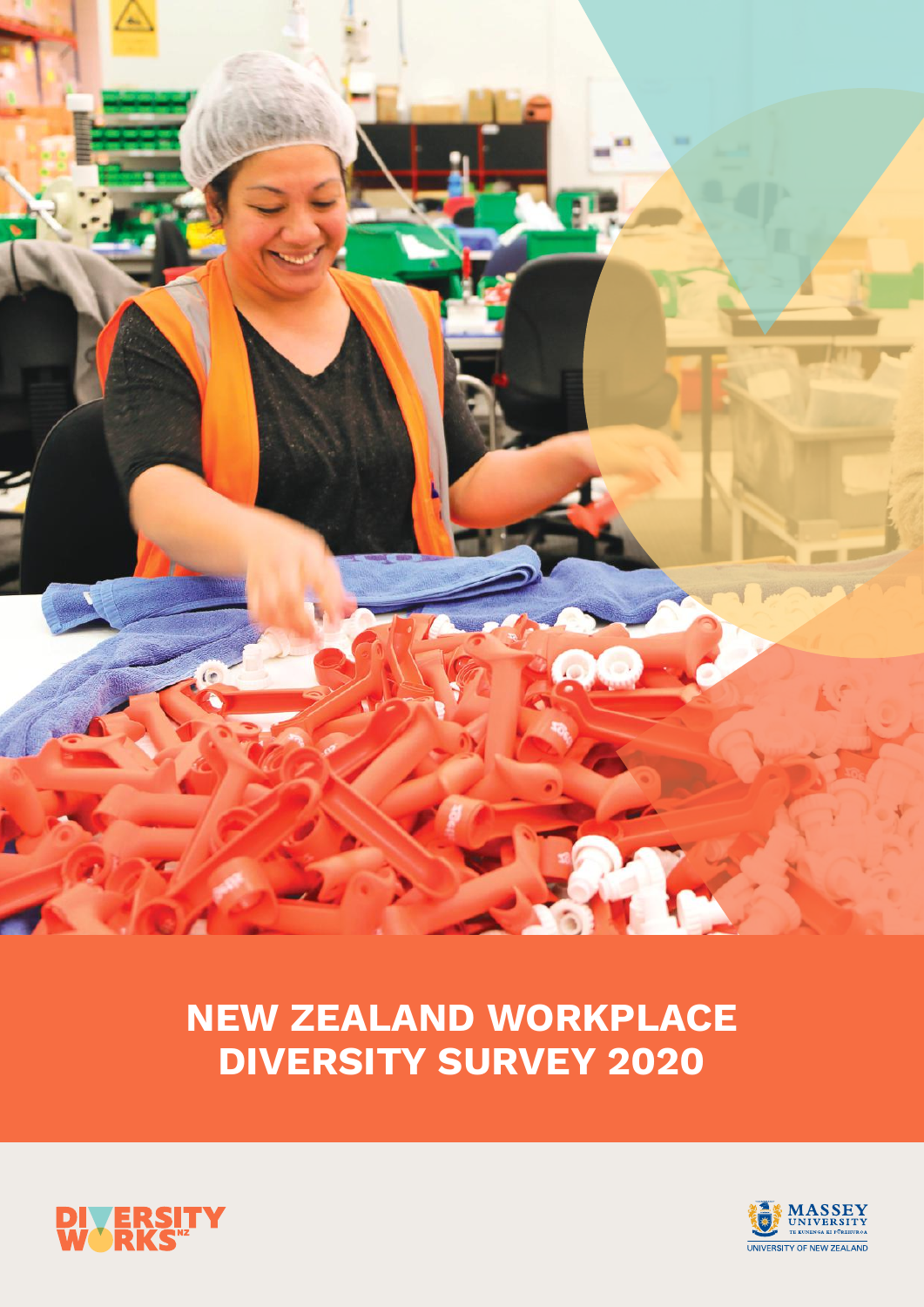This report was commissioned by Diversity Works New Zealand. It was produced by Dr Ritu Parna Roy at University of Auckland and Dr Jessica Terruhn and Distinguished Professor Paul Spoonley at Massey University.

# **CONTENTS**

| List of tables and figures                                          | 3              |
|---------------------------------------------------------------------|----------------|
| Introduction                                                        | 4              |
| Methodological note                                                 | $\overline{4}$ |
| Respondent characteristics                                          | 5              |
| Diversity issues that are most important to organisations           | 6              |
| Importance of diversity issues by sector                            | 7              |
| Importance of diversity issues by size of organisation              | 8              |
| Addressing diversity issues                                         | 9              |
| Methods of addressing diversity in the organisation                 | 12             |
| Measuring and evaluating the effectiveness of diversity initiatives | 13             |
| Diversity issues under the spotlight                                | 14             |
| Wellbeing/wellness                                                  | 15             |
| <b>Bullying and harassment</b>                                      | 16             |
| Flexibility                                                         | 17             |
| Temporary, fixed term, and casual contracts                         | 18             |
| Aging                                                               | 19             |
| Gender representation                                               | 20             |
| Ethnicity                                                           | 22             |
| Literacy, language and numeracy (lln)                               | 24             |
| <b>Bias</b>                                                         | 25             |
| <b>Concluding comments</b>                                          | 27             |

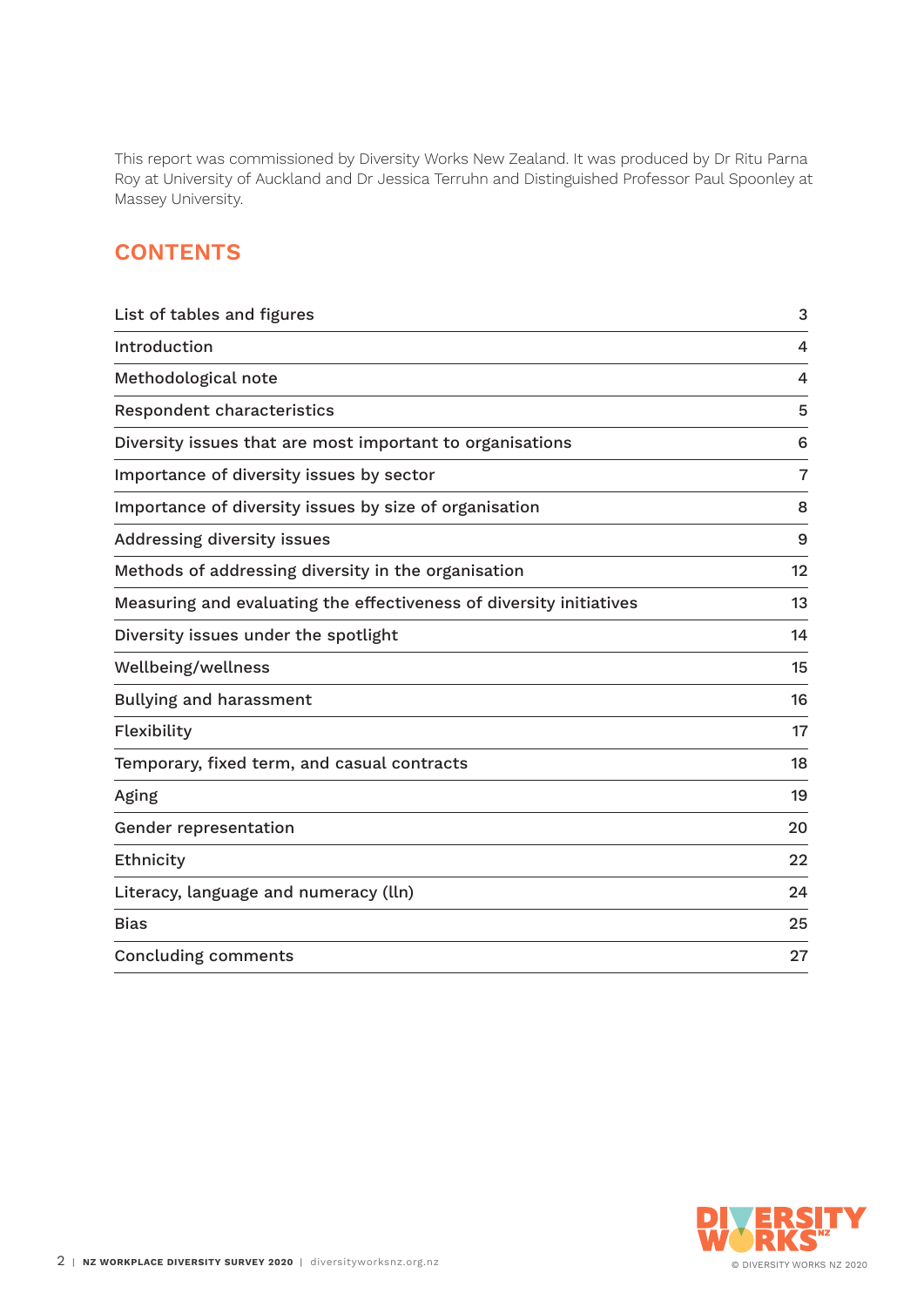# **List of tables and figures**

| Table 1: | Industry type                                                                                                      | 5               |
|----------|--------------------------------------------------------------------------------------------------------------------|-----------------|
| Table 2: | Importance of diversity issues for organisations,<br>percentage and ranking, 2017-2020                             | 6               |
| Table 3: | Diversity policies and programmes/initiatives                                                                      | 9               |
|          | Table 4: Trends and ranking of methods of addressing diversity in organisation,<br>2017-2020                       | 12 <sup>°</sup> |
| Table 5: | Methods of measuring and evaluating the effectiveness of<br>diversity initiatives                                  | 13              |
|          | Table 6: Wellbeing/wellness challenges, 2018-2020                                                                  | 15              |
| Table 7: | Responses to reported incidents of bullying and harassment                                                         | 16              |
|          | Table 8: Forms of flexibility in organisations, 2018-2020                                                          | 17              |
|          | Table 9: Forms of engagement with workers over the age of 55, 2018-2020                                            | 19              |
|          | Table 10: Female representation at the governance and leadership/<br>decision-making levels                        | 20              |
|          | Table 11: Female representation at governance and decision-making levels<br>by size of the organisation            | 21              |
|          | Table 12: Rates of promoting gender pay equity, 2019-2020                                                          | 21              |
|          | Table 13: Ethnicity as a diversity issue for organisation, 2018-2020                                               | 22              |
|          | Table 14: Methods of addressing ethnicity as a diversity issue, 2018-2020                                          | 23              |
|          | Table 15: Forms of addressing the literacy, language and numeracy (LLN)<br>needs of a diverse workforce, 2018-2020 | 24              |
|          | Table 16: Bias as a diversity issue for organisations, 2018-2020                                                   | 25              |
|          | Table 17: Forms of addressing bias, 2018-2020                                                                      | 26              |
|          | Figure 1: Importance of diversity issues by sector                                                                 | 7               |
|          | Figure 2: Importance of diversity issues by size of organisation                                                   | 8               |
|          | Figure 3: Diversity policies and programmes/initiatives by sector                                                  | 10              |
|          | Figure 4: Diversity policies and programmes/initiatives by size of organisation                                    | 11              |
|          | Figure 5: Staff on temporary, fixed term and casual contracts                                                      | 18              |

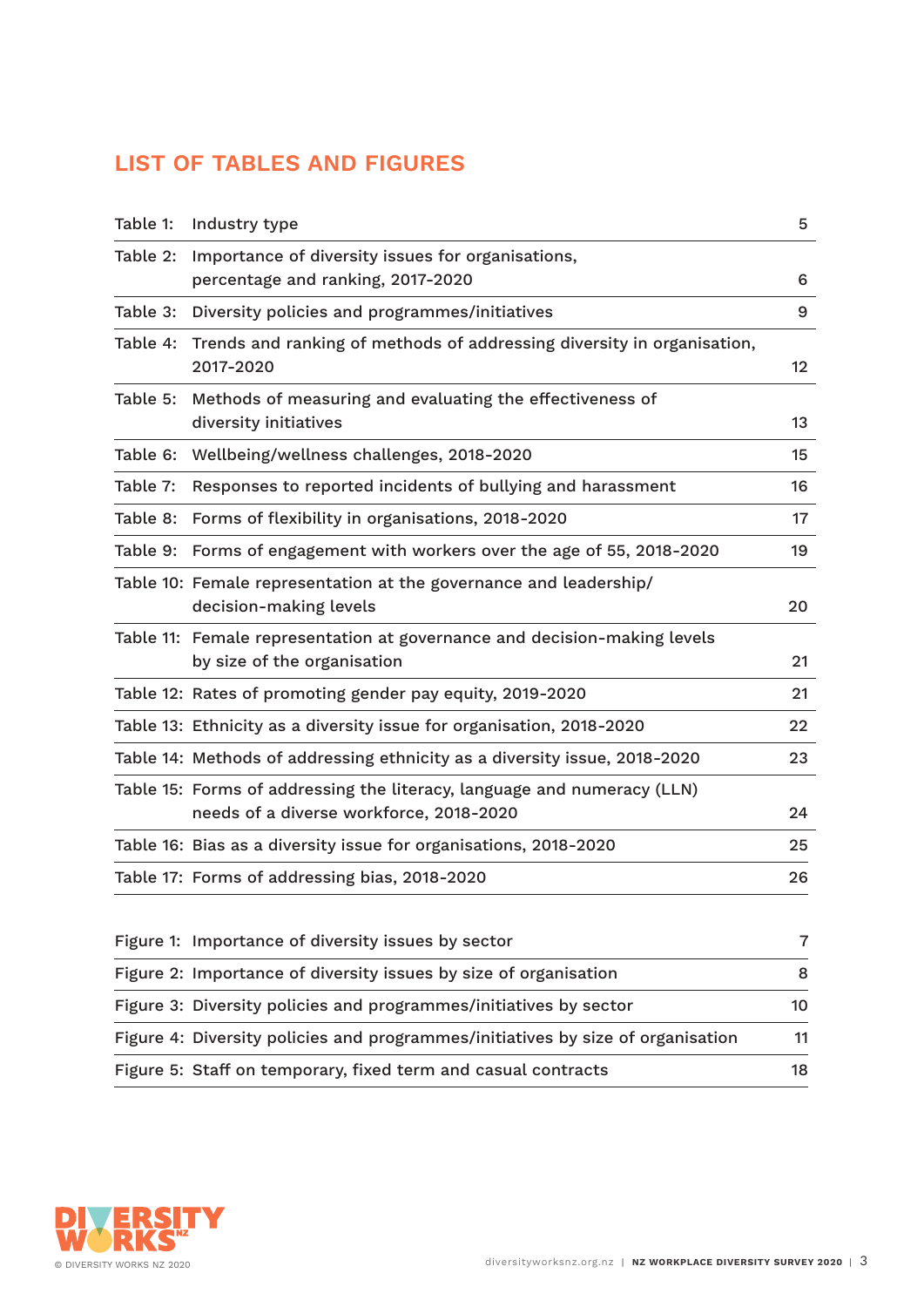#### **Introduction**

Diversity, both societally and in workplaces, remains a defining feature of contemporary New Zealand. Gender has received particular attention, especially evident in calls for more gender representation in management and governance, and in campaigns such as the #MeToo movement. But diversity is more than this. The changing demography of New Zealand society has meant that an ageing society and workforce requires more attention, from employers and organisations as much as from government. And ethnic diversity continues to define New Zealand, whether this is recognition of Māori as tangata whenua or the growing immigrant and minority ethnic diversity of the country. Between 2013 and 2018, New Zealand experienced a net gain from immigration of 260,000, the largest by some margin (both in terms of the actual numbers and as a proportion) in this country's history. So how are firms and organisations responding to this changing environment?

The New Zealand Workplace Diversity Survey provides an annual snapshot of how New Zealand firms and organisations see and respond to diversity. The survey contributes to public understanding and debate and seeks to highlight both good practice and what needs further attention. The responses, as in previous years, are mixed, as this report demonstrates. There are some issues which have received the same – or almost the same – responses in this survey but there have been other matters which have changed. One matter that is confirmed in this survey is that public sector organisations continue to place more emphasis than private sector firms on diversity issues. A second would be that there are some interesting variations in the issues that large, medium and small organisations see as important. And finally, there are disparities in how organisations deal with diversity issues, both in terms of what they see as important and sometimes, while they acknowledge an issue as significant, there are relatively few actions to accompany to address the matter.

What follows is the most recent survey results.

#### **Methodological note**

The 2020 edition continues Diversity Works New Zealand's regular monitoring, exploration and reporting of how organisations experience and respond to diversity. While we have changed from a biannual to an annual survey, we've maintained a similar format allowing for comparability with past years, assessing the 11 key diversity indicators.

 Of these minor changes, an open-ended question regarding bullying that was included in the 2019 survey has been modified to a closed, multi-response option. We asked respondents to indicate what actions their organisation took in response to reported bullying and harassment incidents. We also added two more options, "Don't know" and "Not applicable" to the question: "Does your organisation encourage the recruitment of workers over the age of 55 years old?", in the hope of understanding more about how organisations address the issue of an ageing workforce.

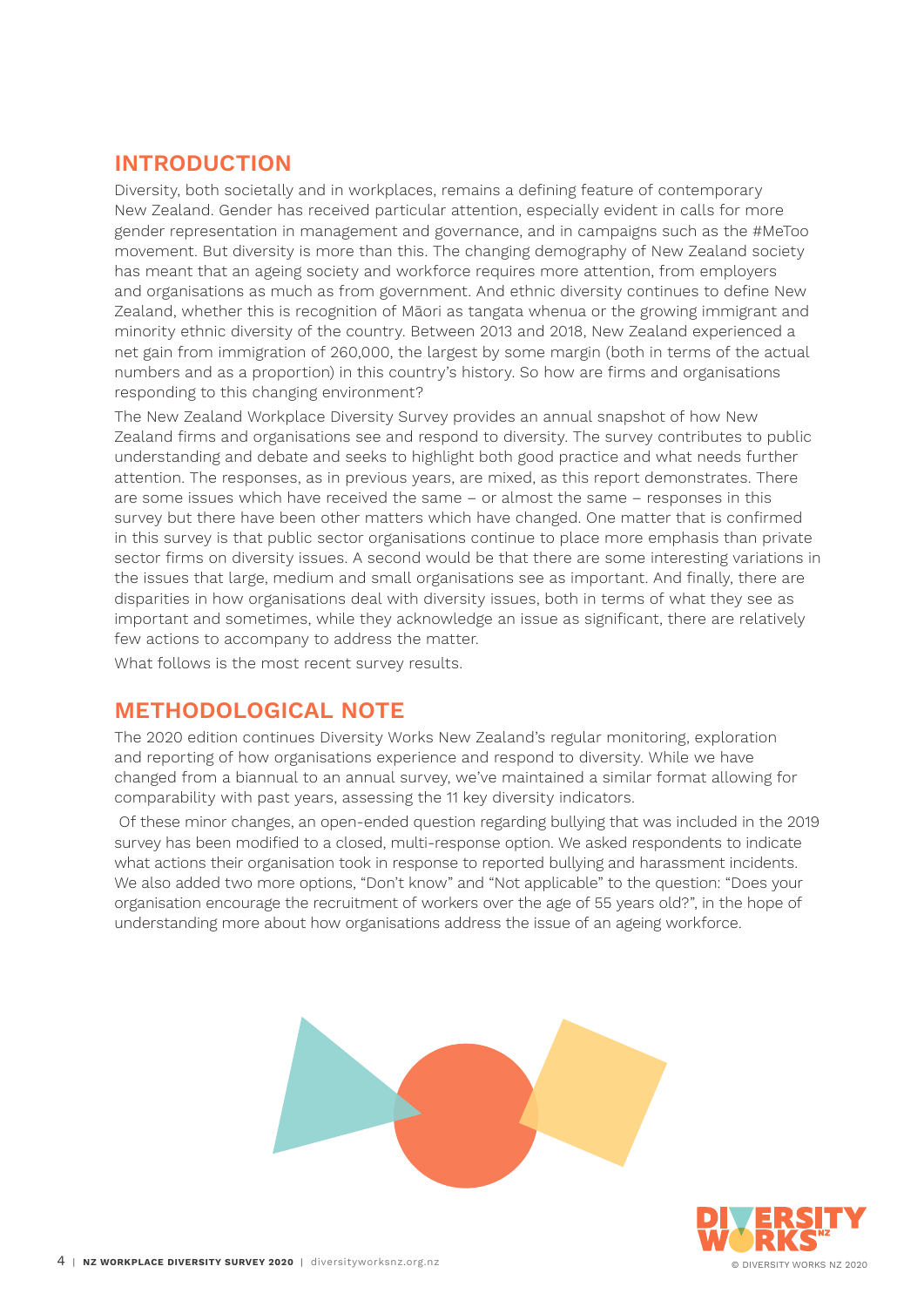# **Respondent characteristics**

A total of 929 respondents took part in the March 2020 New Zealand Workplace Diversity Survey.

Participating organisations operate in a variety of industries. The largest share, 21.3 per cent of all respondents, said they worked in 'Professional, Scientific and Technical Services' followed by 12.6 per cent in 'Other services' and a further 9.2 per cent in 'Electricity, gas, water and waste services' (see Table 1).

Of the 929 respondents, 499 (53.7 per cent) are in the private sector and 430 (46.3 per cent) in the public sector.

Organisations from all over New Zealand, including areas outside the main centres are represented in this survey. The largest number of organisations are located in the Auckland region (N= 384 or 41.3 per cent), followed by 200 organisations in the Wellington (21.5 per cent) and 96 in Canterbury (10.3 per cent).

Large organisations with 200+ employees constitute more than half of all respondents (N=580 or 62.4 per cent), while medium-sized organisations (20-199 employees) and smallsized organisations (0-19 employees) make up 25.2 per cent and 12.4 per cent respectively.

| <b>INDUSTRY</b>                                 | <b>Responses</b> | $\frac{9}{6}$ |
|-------------------------------------------------|------------------|---------------|
| Professional, scientific and technical services | 198              | 21.3          |
| Other services                                  | 117              | 12.6          |
| Electricity, gas, water and waste services      | 85               | 9.2           |
| Public administration and safety                | 82               | 8.8           |
| Construction                                    | 78               | 8.4           |
| Education and training                          | 62               | 6.7           |
| Financial and insurance services                | 57               | 6.1           |
| Health care and social assistance               | 56               | 6.0           |
| Manufacturing                                   | 38               | 4.1           |
| Transport, postal and warehousing               | 36               | 3.9           |
| Information media and telecommunications        | 31               | 3.3           |
| Retail trade                                    | 27               | 2.9           |
| Arts and recreation services                    | 16               | 1.7           |
| Administrative and support services             | 12               | 1.3           |
| Agriculture, forestry and fishing               | 11               | 1.2           |
| Wholesale trade                                 | 10               | 1.1           |
| Rental, hiring and real estate services         | 6                | 0.7           |
| Accommodation                                   | 5                | 0.5           |
| Mining                                          | $\overline{2}$   | 0.2           |
| Total                                           | 929              | 100           |

**Table 1:** Industry type

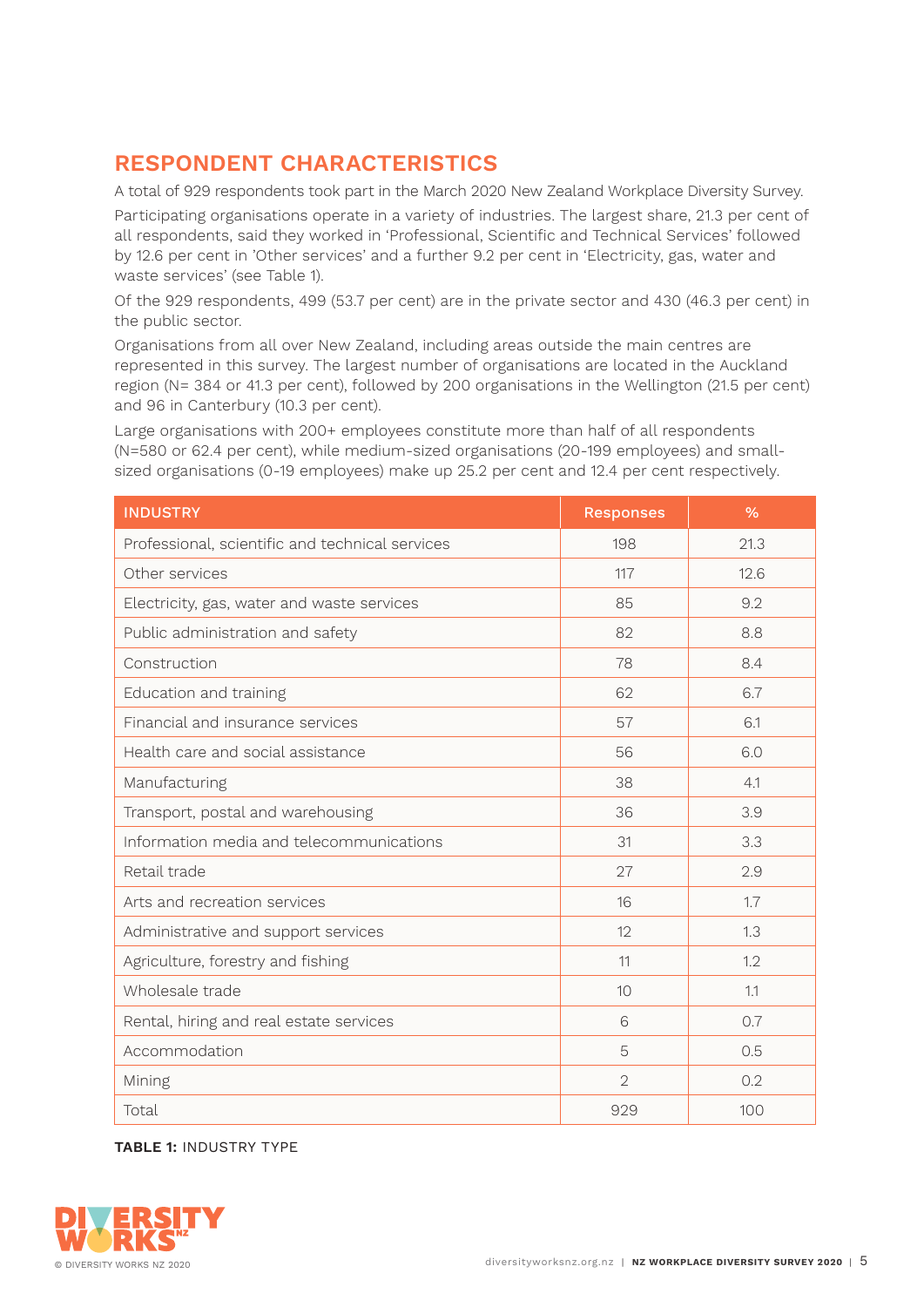# **Diversity issues that are most important to organisations**

A key objective of this survey is to identify the diversity issues that are most important to organisations and to examine trends across time. The detailed findings are presented in Table 2 below.

This year, wellbeing/wellness, gender and bias retained their places as the three most important diversity issues for organisations (75.4 per cent, 56 per cent and 54.6 per cent respectively). In fact, there is no shift or movement in the rank of any diversity issues in this year's survey.

Wellbeing/wellness, gender, bias and flexibility are seen as important by more than half of all respondents. Disability (ranked 10th with 26.3 per cent) and religion (ranked 11th with 14.7 per cent) remained the least important diversity issues.

| <b>DIVERSITY ISSUES</b>                 | March<br>2020<br>(% ) | March<br>2019<br>(% ) | April<br>2018<br>(% ) | April<br>2017<br>(% ) |
|-----------------------------------------|-----------------------|-----------------------|-----------------------|-----------------------|
| Wellbeing/wellness                      | 75.4(1)               | 79.6(1)               | 62.4(1)               | 66.9(1)               |
| Gender                                  | 56.1(2)               | 66.8(2)               | 36.1(5)               | 45.0(5)               |
| <b>Bias</b>                             | 54.6(3)               | 63.0(3)               | 42.0(4)               | 48.3(3)               |
| Flexibility                             | 54(4)                 | 58.4(4)               | 49.0(2)               | 54.6(2)               |
| Ethnicity                               | 47(5)                 | 47.3(5)               | 33.9(6)               | 41.4(6)               |
| Bullying and harassment                 | 45(6)                 | 42.1(6)               | 31.5(7)               | 35.8(7)               |
| Aging                                   | 34.3(7)               | 37.0(7)               | 42.9(3)               | 47.0(4)               |
| Sexuality                               | 29.8(8)               | 29.6(8)               | 12.4(10)              | 17.9 (10)             |
| Disability                              | 26.3(9)               | 24.2(10)              | 21.2(9)               | 24.2(9)               |
| Employment transition for younger staff | 24 (10)               | 26.1(9)               | 26.8(8)               | 27.5(8)               |
| Religion                                | 14.7(11)              | 11.7(11)              | 8.5(11)               | 12.3(11)              |

**Table 2:** Importance of diversity issues for organisations, percentage and ranking, 2017-2020

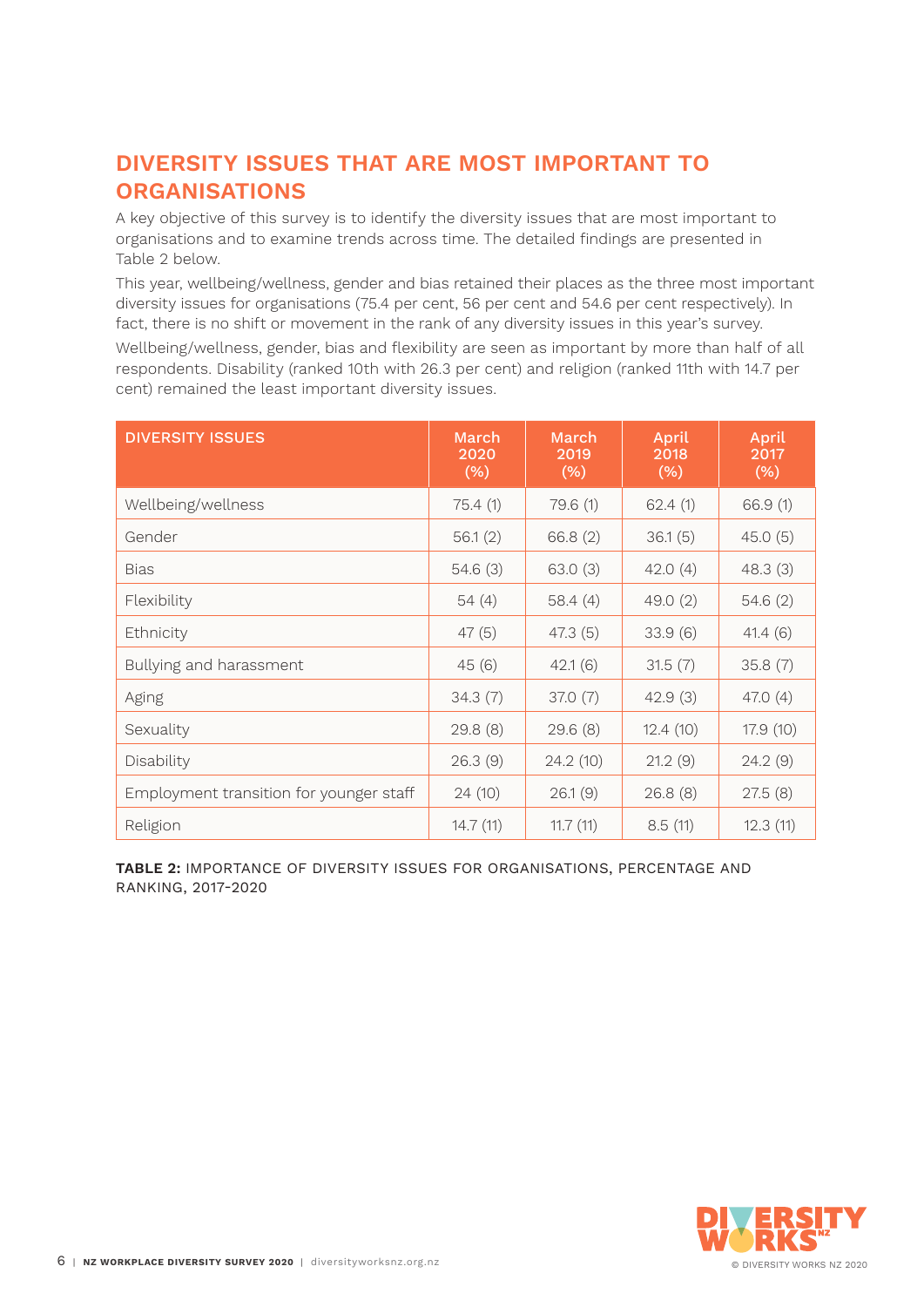#### **Importance of diversity issues by sector**

Differences by sector noted previously are also evident in this iteration of the survey. Organisations from the public sector regarded the majority of diversity issues (8 out of 11) as more important than organisations from the private sector. Gender, bias, and flexibility were the only exceptions. Notably, a significantly higher percentage (61.3 per cent) of participants from the private sector reported 'gender' as an important diversity issue when compared to 50 per cent of their counterparts in the public sector (see Figure 1).

As shown in Figure 1, differences in the importance of diversity issues between the public and private sector are most pronounced in the areas of gender, disability, and bullying. More than 30 per cent of public-sector respondents reported disability as an important diversity issue compared to only 21 per cent of respondents from the private sector. Similarly, there is gap of almost 10 per cent between the public and private sector organisations in terms of reporting bullying and harassment as a diversity issue (51.6 per cent and 39.5 per cent respectively). Overall, these findings are consistent with those from last year.



**Figure 1:** Importance of diversity issues by sector

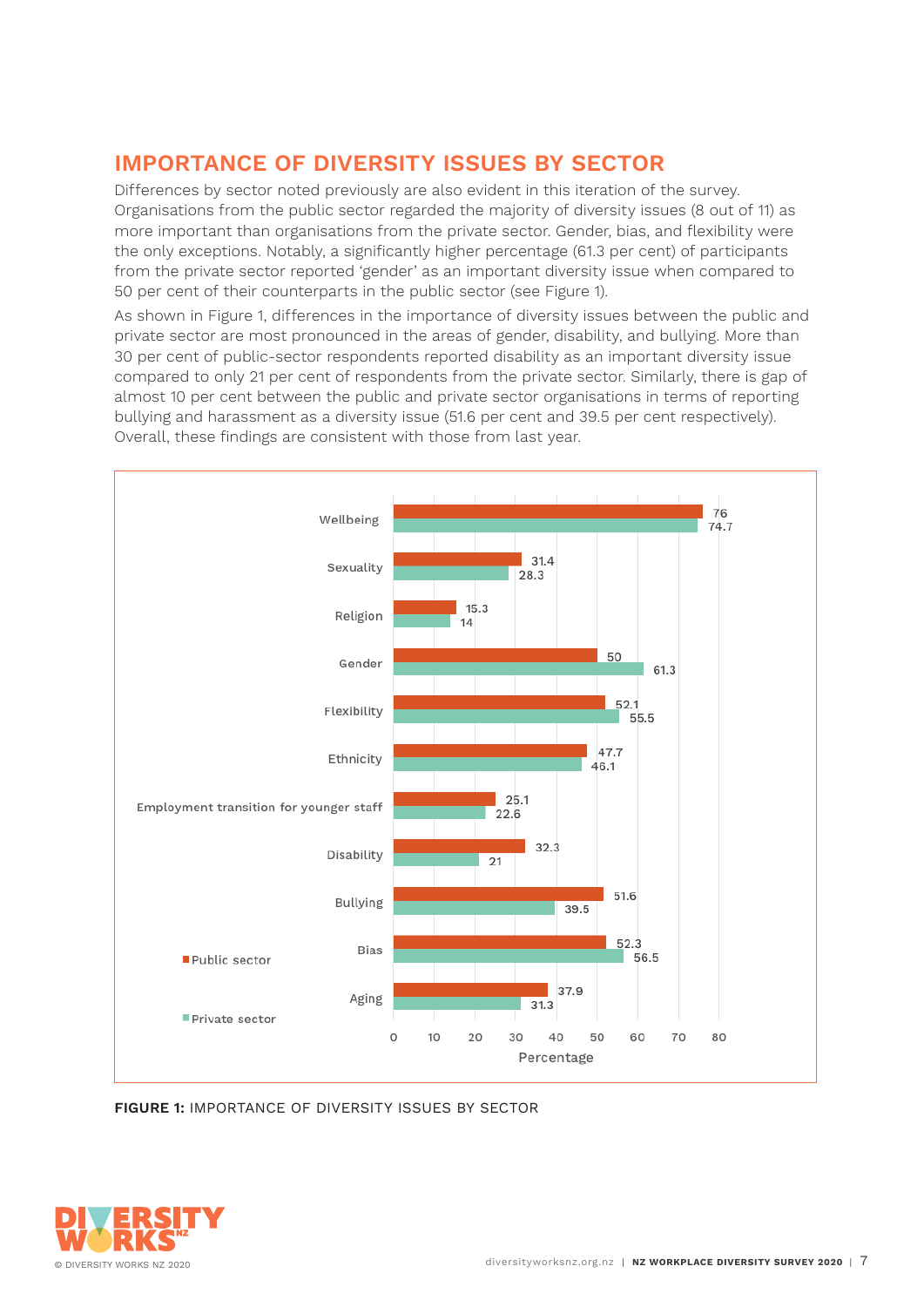#### **Importance of diversity issues by size of organisation**

Differences in the importance of diversity issues to organisations become more pronounced when we consider their size (see Figure 2). Large organisations regarded almost all diversity issues as more important than medium-sized and small organisations.

As in previous years, wellbeing/wellness is by far the most important diversity issue irrespective of an organisation's size. Flexibility and bias continued to rank as the second and third most important diversity issues in small and medium-sized organisations, while gender continues to be the second most important diversity issue for large organisations, followed by bias.

Even though the top rankings are unchanged, we note an overall decrease in the importance of most diversity issues in large organisations. For example, the importance of gender as a diversity issue within large organisations has dropped from 78.3 per cent in March 2019 to 62.8 per cent in March 2020 and bias from nearly 75 per cent to 57 per cent in the same period of time

Differences between small, medium-sized and large organisation are most noticeable for sexuality, gender, and bullying and harassment. Sexuality is an important diversity issue for 37.2 per cent of large organisations while it is regarded as an important diversity issue by only 18.4 per cent and 14.8 per cent of medium-sized and small organisations respectively. Similarly, half of all participating large organisations identified bullying and harassment as an important diversity issue while that figure is 40 and 25 per cent respectively for medium-sized and small organisations.



**Figure 2:** Importance of diversity issues by size of organisation

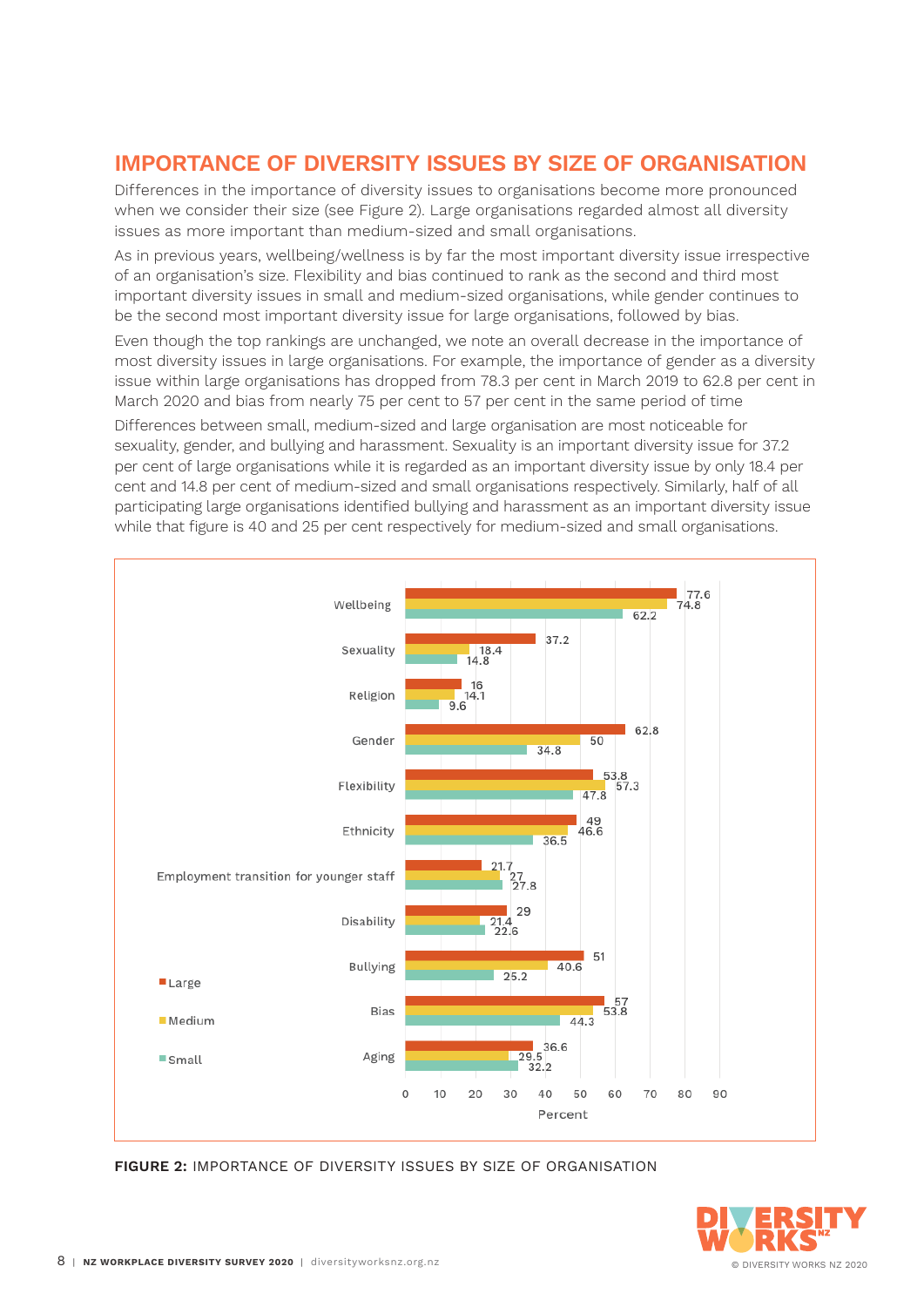### **Addressing diversity issues**

Respondents were asked to indicate whether their organisation had a formal policy, a programme or initiative, or neither of these, in place for each of the diversity issues we surveyed. As shown in Table 3, the three diversity issues for which participating organisations are most likely to have either a formal policy or a programme/initiative in place are bullying and harassment (81.6 per cent), wellbeing/wellness (80 per cent) and flexibility (69 per cent). This is consistent with last year's results although the share of organisations who reported to have formal policies and/or programmes and initiatives in place slightly decreased compared to last year, when the figures were 84.4 per cent, 83.3 per cent and 77 per cent respectively. This decrease was most pronounced for gender. This time, only 53.7 per cent organisations reported that there are formal policies and/or programmes in place to address gender as a diversity issue, almost 10 per cent lower than last year (62.3 per cent).

Aging remains the diversity issue for which organisations have the least formal structures in place and has further decreased from previous years. Less than one-fifth (18.5 per cent) of all respondents stated that they had either a formal policy or programme/initiative in place for aging.

| <b>DIVERSITY ISSUE</b>     | <b>Responses</b> | Formal policy or<br>programme/initiative<br>% | Neither policy nor<br>programme/Initiative<br>% | Don't<br>know<br>% |
|----------------------------|------------------|-----------------------------------------------|-------------------------------------------------|--------------------|
| Bullying and<br>harassment | 924              | 81.6                                          | 8.5                                             | 9.3                |
| Wellbeing/wellness         | 924              | 80.1                                          | 11.2                                            | 8.2                |
| Flexibility                | 915              | 69.0                                          | 15.4                                            | 14.0               |
| Gender                     | 915              | 53.7                                          | 25.0                                            | 20.0               |
| Ethnicity                  | 907              | 46.0                                          | 25.8                                            | 25.8               |
| <b>Bias</b>                | 890              | 43.6                                          | 31.2                                            | 21.0               |
| Disability                 | 908              | 43.2                                          | 25.6                                            | 28.8               |
| Sexuality                  | 910              | 42.9                                          | 31.0                                            | 24.0               |
| Employment<br>transition   | 899              | 29.0                                          | 36.6                                            | 31.2               |
| Religion                   | 902              | 27.4                                          | 32.6                                            | 33.7               |
| Aging                      | 852              | 18.5                                          | 41.0                                            | 32.0               |

**Table 3:** Diversity policies and programmes/initiatives

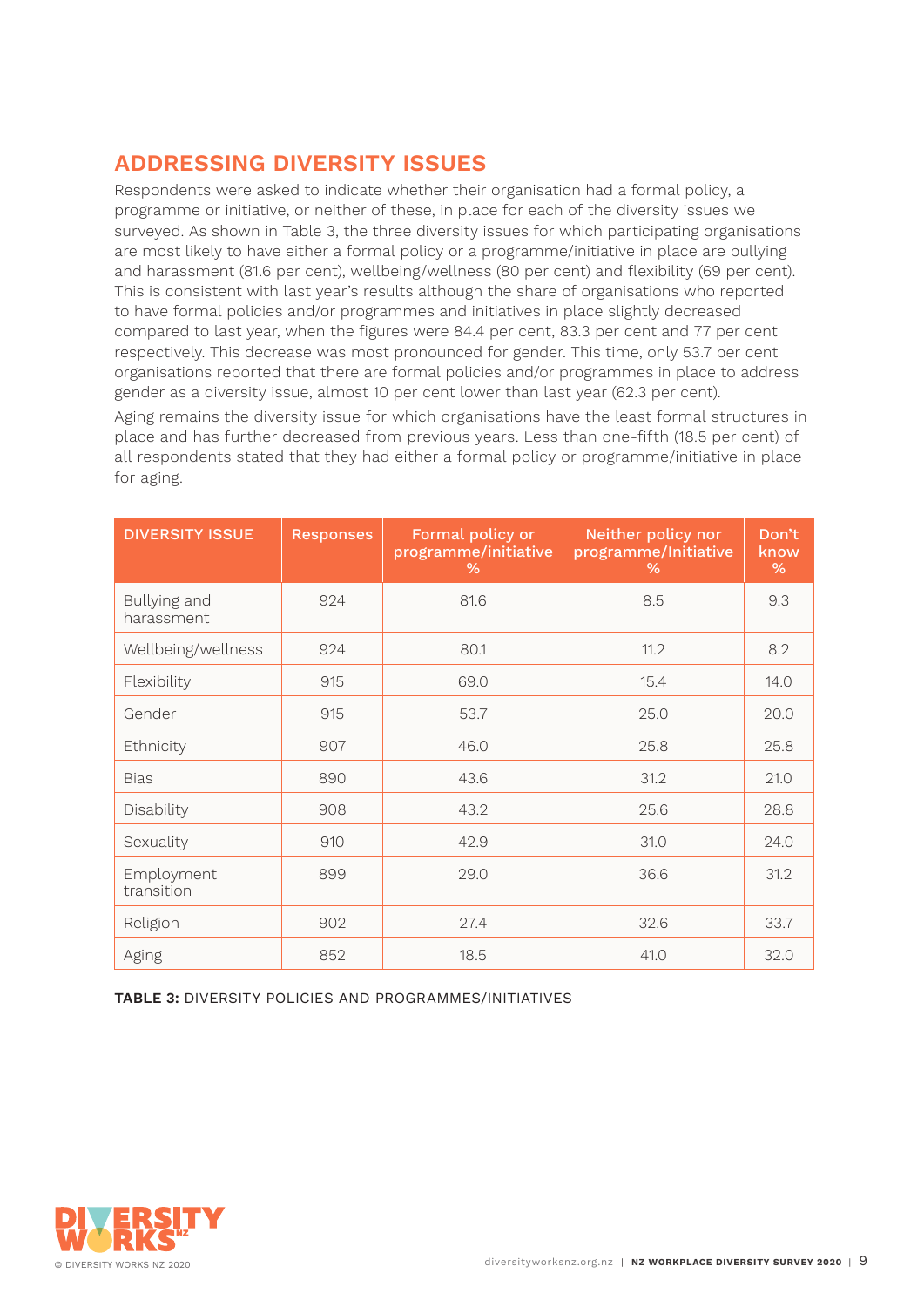As illustrated in Figure 3, public-sector organisations are more likely to have formal policies and/or programmes and initiatives in place for diversity issues such as disability, bullying and harassment, and wellbeing/wellness. However, the gap between the public and private sector is now less pronounced compared to the March 2019 data. In contrast to the previous surveys, private organisations appear to be more equipped with the formal policies and programmes compared to the public sector for diversity issues such as bias, employment transition for younger staff, gender and religion.



**Figure 3:** Diversity policies and programmes/initiatives by sector

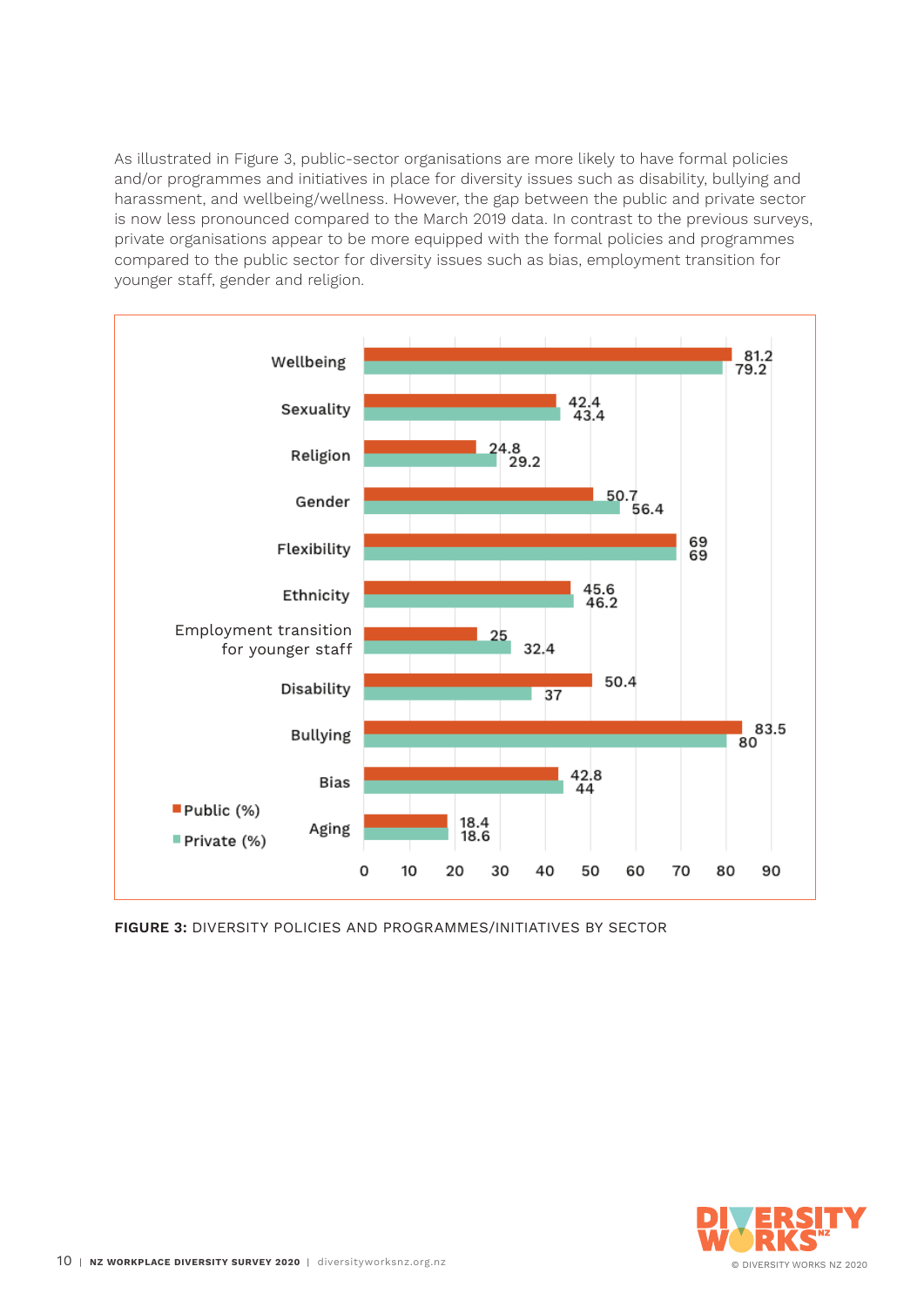An organisation's size is a strong indicator of whether they have implemented policies and/ or programmes and initiatives to address the surveyed diversity issues (see Figure 4). Six out of the 11 given diversity issues are addressed with policies or programmes by more than 50 per cent of respondents from large organisations. Only three issues (bullying and harassment, wellbeing/wellness and flexibility) are addressed by more than 50 per cent of medium-sized and small organisations. It is noteworthy that the large and medium-sized organisations consistently continued to report more formal policies and programmes/initiatives in place compared to the small organisations for all 11 diversity issues.



**Figure 4:** Diversity policies and programmes/initiatives by size of organisation

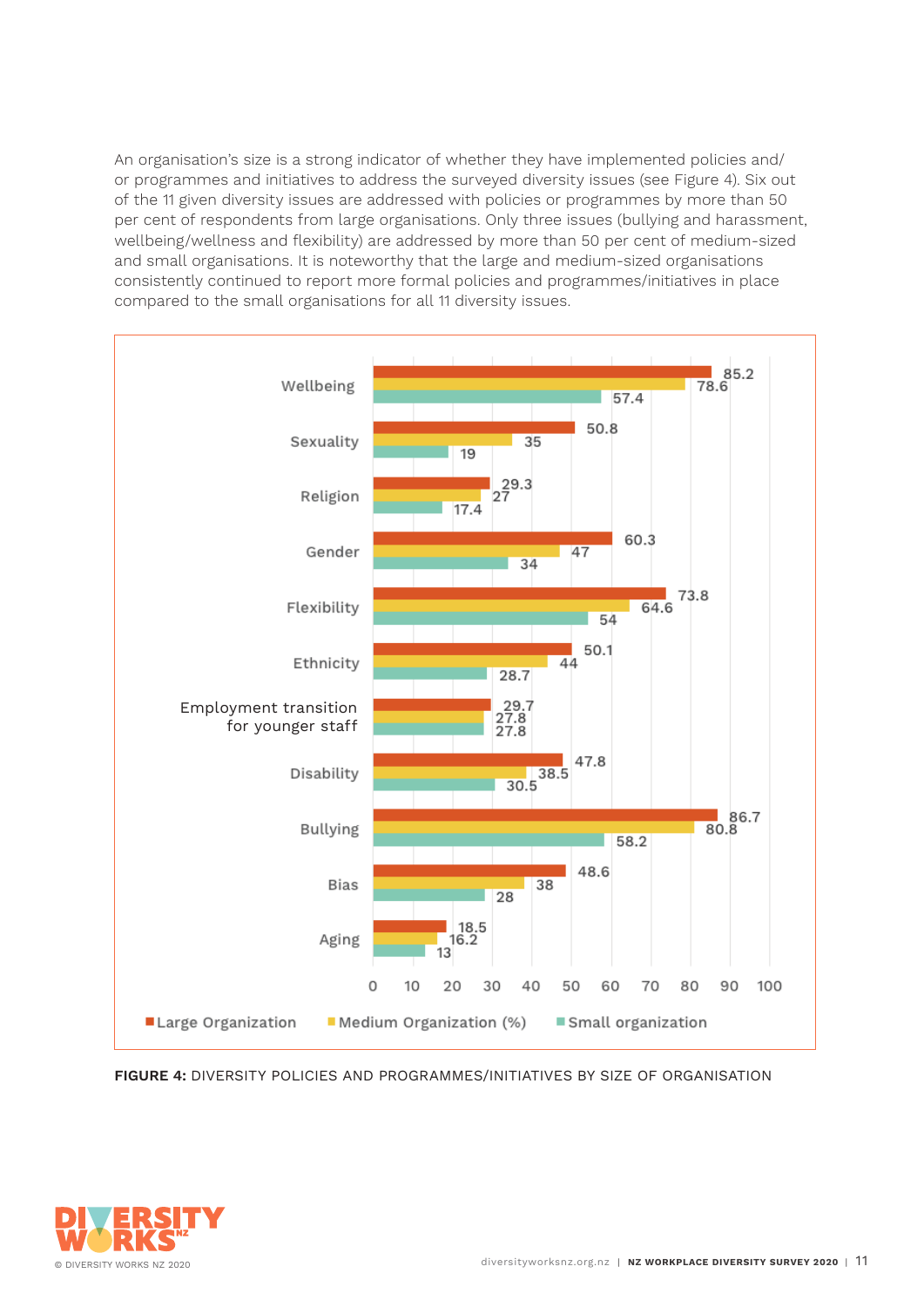#### **Methods of addressing diversity in the organisation**

Respondents were asked to reflect on how their organisation addresses the surveyed diversity issues by selecting from multiple response options. As shown in Table 4 below, the most commonly reported method for addressing diversity in the organisation are 'Consideration of diversity in relevant HR policies' (61.7 per cent), followed by 'Top management commitment to and involvement in diversity issues' (53.7 per cent) and 'Diversity strategy and plan' (42.9 per cent).

| <b>METHODS OF ADDRESSING DIVERSITY</b>                                   | March<br>2020<br>(% ) | March<br>2019<br>(% ) | April<br>2018<br>(% ) | April<br>2017<br>(%) |
|--------------------------------------------------------------------------|-----------------------|-----------------------|-----------------------|----------------------|
| Consideration of diversity in relevant HR policies                       | 61.7(1)               | 67.7(1)               | 51.2(2)               | 59.6(1)              |
| Top management commitment to and<br>involvement in diversity issues      | 53.7(2)               | 66.8(2)               | 53.0(1)               | 54.0(2)              |
| Diversity strategy or plan                                               | 42.9(3)               | 46.2(4)               | 28.8(3)               | 31.8(3)              |
| Communication and promotion of diversity to<br>internal stakeholders     | 41.2(4)               | 47.3(3)               | 28.8(3)               | 31.8(3)              |
| Diversity council, committee, team or taskforce                          | 38(5)                 | 38.5(5)               | 19.0(6)               | 22.8(8)              |
| Diversity support networks                                               | 37.5(6)               | 35.1(6)               | 21.5(4)               | 25.8(4)              |
| Diversity education and training for people<br>managers                  | 34.6(7)               | 34.8(7)               | 17.1(8)               | 24.8(5)              |
| Diversity education and training for existing<br>employees               | 32.3(8)               | 29.6(9)               | 16.3(9)               | 24.5(6)              |
| Monitoring and reporting diversity performance                           | 28.4(9)               | 31.8(8)               | 20.5(5)               | 23.5(7)              |
| System or mechanisms for reporting diversity-<br>related concerns        | 23.3(10)              | 28.8(10)              | 18.3(7)               | 18.9(9)              |
| Communication about diversity-related issues to<br>external stakeholders | 21.2(11)              | 29.6(9)               | 15.1(10)              | 16.9(10)             |
| Diversity education and training for new employees                       | 20.5(12)              | 18.5(11)              | 12.2(11)              | 16.2(11)             |
| Other                                                                    | 12.4(13)              | 13(12)                | 15.1(10)              | 13.6 (12)            |
| Diversity-related employment benefits                                    | 11.6(14)              | 12.5(13)              | 5.8(12)               | 9.6(13)              |
| Diversity-related managerial incentives                                  | 7(15)                 | 7.6(14)               | 5.8(13)               | 4.6(14)              |

**Table 4:** Trends and ranking of methods of addressing diversity in organisation, 2017-2020

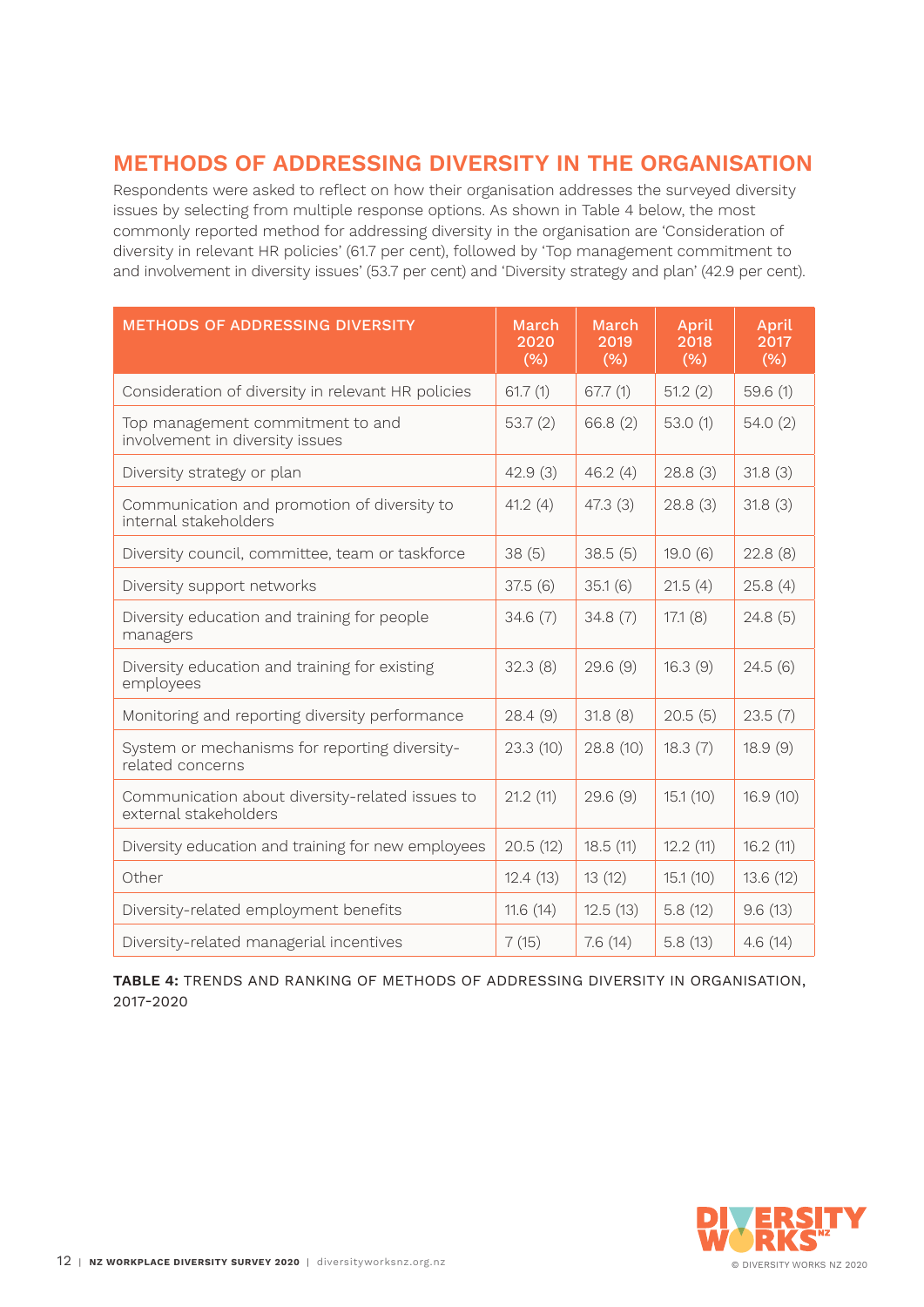# **Measuring and evaluating the effectiveness of diversity initiatives**

When asked if their organisation formally measures and evaluates the effectiveness of their diversity initiatives, 26 per cent of respondents indicated that their organisation does, which is four per cent lower than last year. Of the organisations that do measure and evaluate the effectiveness of their diversity initiatives, most use internal reporting (55.6 per cent), tracking statistics or metrics (54.6 per cent), and/or regular reviews and stocktakes (27.8 per cent) to do so.

There were no significant differences observed between the private and public sector organisations' formal evaluation of the effectiveness of diversity initiatives. This year, 27 per cent of private-sector organisations and 25 per cent of public-sector organisations reported that they formally measure and evaluate diversity initiatives. The figures were 32.5 per cent and 25.6 per cent respectively for private and public organisations in the March 2019 survey.

Large organisations continued to have more formal evaluation and monitoring of the effectiveness of diversity initiatives. Thirty one per cent of large organisations monitored the effectiveness of their diversity initiatives, compared to 19.2 per cent of medium-sized organisations and 15.7 per cent of small organisations. The figures for large, medium-sized and small organisation respectively were 38.2 per cent, 24 per cent and 11.5 per cent last year.

| METHODS OF MEASURING AND EVALUATING THE<br><b>EFFECTIVENESS OF DIVERSITY INITIATIVES</b> | <b>Responses</b> | $\frac{9}{6}$ |
|------------------------------------------------------------------------------------------|------------------|---------------|
| Internal reporting                                                                       | 184              | 55.6          |
| Tracking statistics or metrics                                                           | 181              | 54.6          |
| Regular review or stocktake                                                              | 92               | 27.8          |
| External reporting                                                                       | 55               | 16.6          |
| Don't know                                                                               | 96               | 29            |
| Other                                                                                    | 15               | 4.5           |

**Table 5:** Methods of measuring and evaluating the effectiveness of diversity initiatives

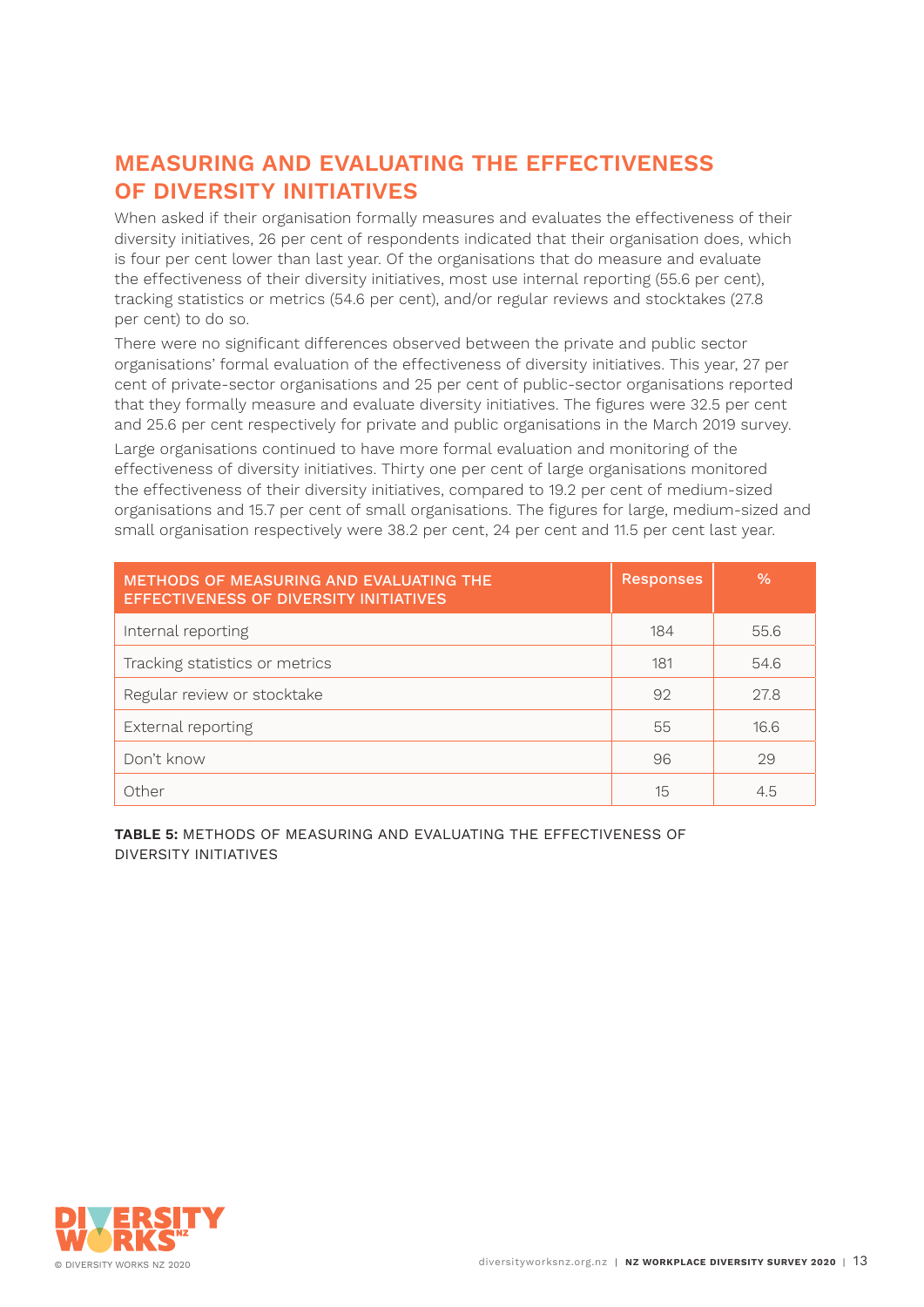### **Diversity issues under the spotlight**

This section reports the results from those survey questions that were designed to learn more about specific diversity issues broadly categorised in the previous sections. Respondents were asked:

- in what ways wellbeing/wellness presents a challenge to their organisation;
- whether any incidents of bullying and harassment were recorded over the previous 12 months;
- how their organisations responded to recorded cases of bullying and harassment;
- what forms of flexibility the organisation employs;
- what percentage of staff are on non-permanent contracts;
- how organisations engage with workers over the age of 55;
- the gender representation at their organisations' governance and leadership levels;
- whether organisations actively promote gender pay equity;
- in what ways ethnicity constitutes a diversity issue and how it is addressed;
- how the literacy, language and numeracy need of a diverse workforce are addressed;
- and, lastly, the ways in which bias constitutes a diversity issue and how it is addressed.



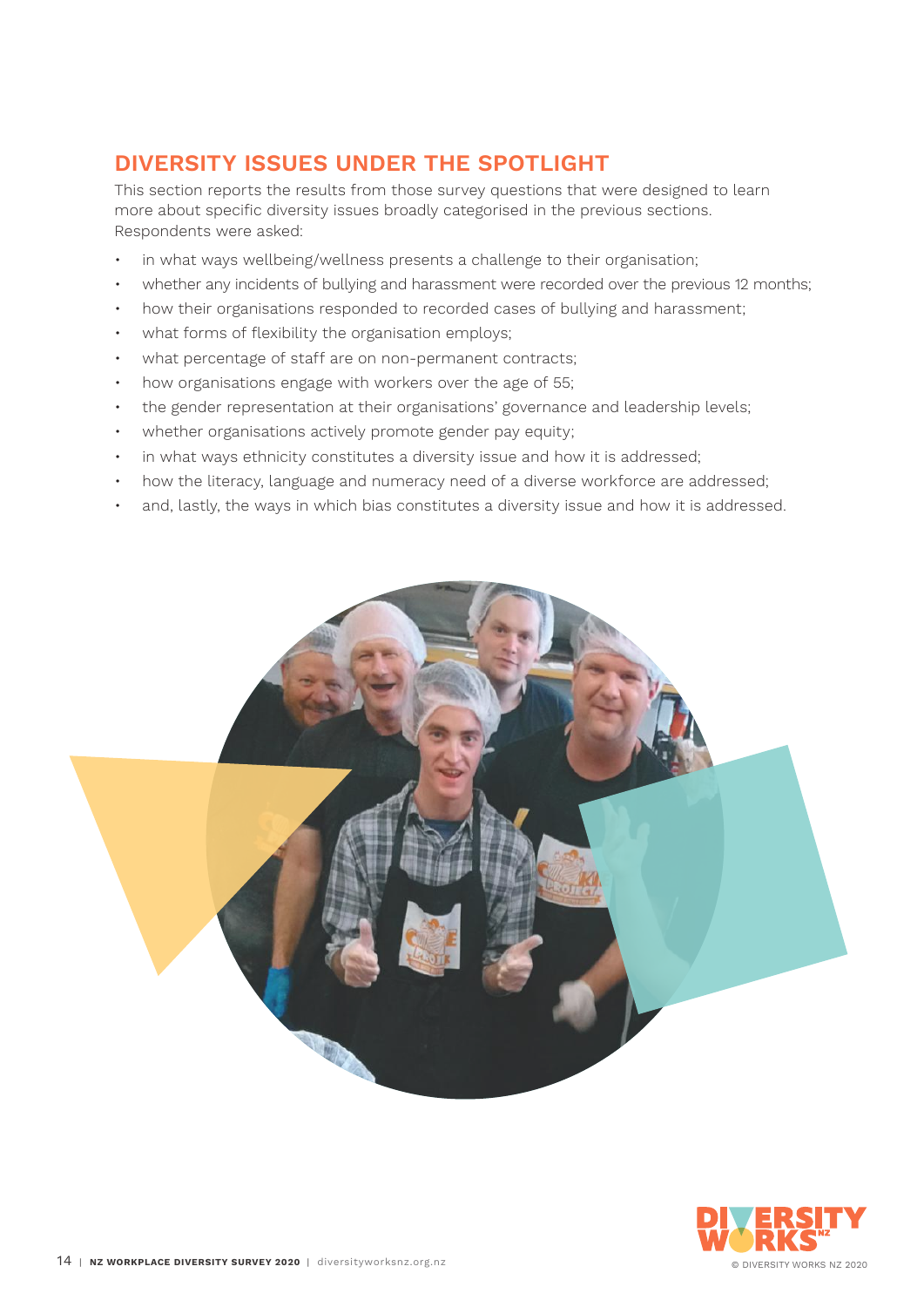# **Wellbeing/wellness**

The results on wellbeing/wellness do not suggest any significant divergence from last year's findings; 'mental health of employees' (74 per cent), 'work/life balance' (70.6 per cent), and 'stress' (69 per cent) continued to be the three most important wellbeing issues (see Table 6).

| <b>WELLBEING/WELLNESS CHALLENGES</b> | <b>March 2020</b><br>% | <b>March 2019</b><br>% | <b>April 2018</b><br>% |
|--------------------------------------|------------------------|------------------------|------------------------|
| Mental health of employees           | 74.0                   | 72.0                   | 56.8                   |
| Work/life balance                    | 70.6                   | 71.2                   | 71.9                   |
| <b>Stress</b>                        | 69.0                   | 70.7                   | 66.8                   |
| Physical health of employees         | 48.8                   | 45.7                   | 51.3                   |
| Health and safety                    | 48.2                   | 53.8                   | 43.7                   |
| Flexibility                          | 42.6                   | 45.4                   | 37.9                   |
| Cultural inclusion/diversity         | 36.7                   | 32.1                   | 25.4                   |
| Implementing wellbeing measures      | 32.6                   | 31.0                   | 22.1                   |
| Illness and absenteeism              | 19.7                   | 17.9                   | 18.6                   |
| Aging                                | 18.6                   | 20.1                   | 23.1                   |
| Disability                           | 9.8                    | 11.1                   | 7.0                    |
| Don't know                           | 3.4                    | 2.2                    | 0.7                    |
| Other (please specify)               | 1.7                    | 2.17                   | 3.8                    |
| None                                 | 1.3                    | 1.4                    | 3.3                    |
| Not applicable                       | 0.6                    | 0.3                    | 2.0                    |

**Table 6:** Wellbeing/wellness challenges, 2018-2020

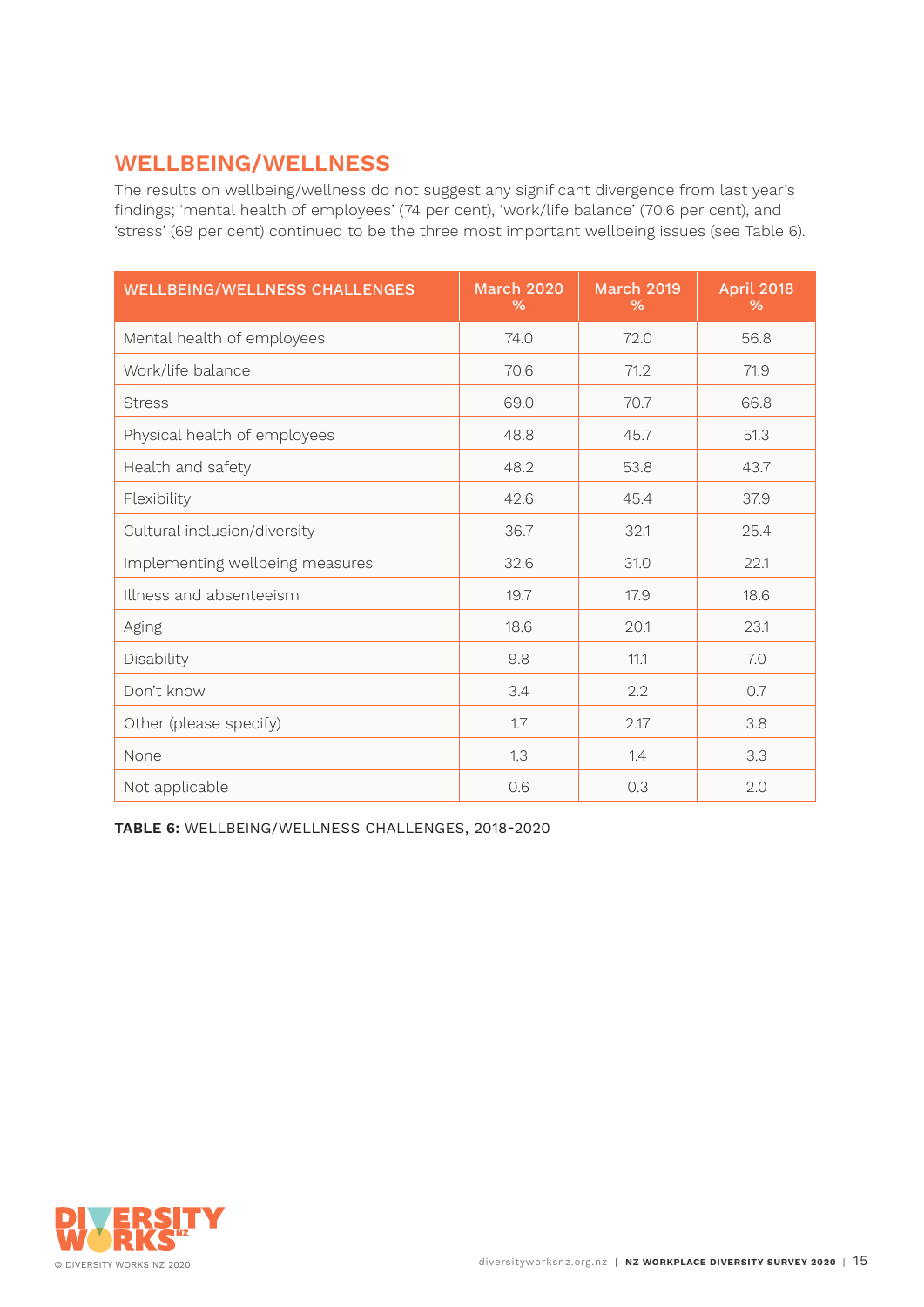#### **Bullying and harassment**

In this survey, more than a third of all respondents (37 per cent) stated that instances of bullying and harassment had been reported in their organisation over the past 12 months which is only two per cent higher than last year but continues an upward trend.

Bullying and harassment continue to occur more frequently in public-sector organisations (42 per cent) than in private-sector organisations (32.5 per cent). These figures are consistent with the March 2019 survey.

Again, the size of the organisation matters; 42 per cent of all large organisations had recorded incidents of bullying and harassment, compared to 33 per cent of medium-sized and 19 per cent of small organisations.

Last year, we introduced a new open-ended question about responses to bullying and harassment in order to understand why this is such a prevalent issue when the vast majority of organisations have formal policies and programmes or initiatives in place to address bullying and harassment. This year, we asked a closed question with multiple response options. When organisations were asked to indicate what actions were taken in response to reported cases of bullying and harassment, a combined 55 per cent of respondents reported that either formal or informal actions were taken in response to reported incidents of bullying and harassment. It is also notable that a high percentage (32.6 per cent) of respondents stated that they do not know what actions were taken by their organisations.

| <b>RESPONSE OPTIONS</b>     | Responses | $\frac{9}{6}$ |
|-----------------------------|-----------|---------------|
| Formal actions were taken   | 190       | 42.1          |
| Informal actions were taken | 59        | 13.1          |
| No actions were taken       | 32        | 7.1           |
| Don't know                  | 147       | 32.6          |
| Other                       | 23        | 5.1           |

**Table 7:** Responses to reported incidents of bullying and harassment

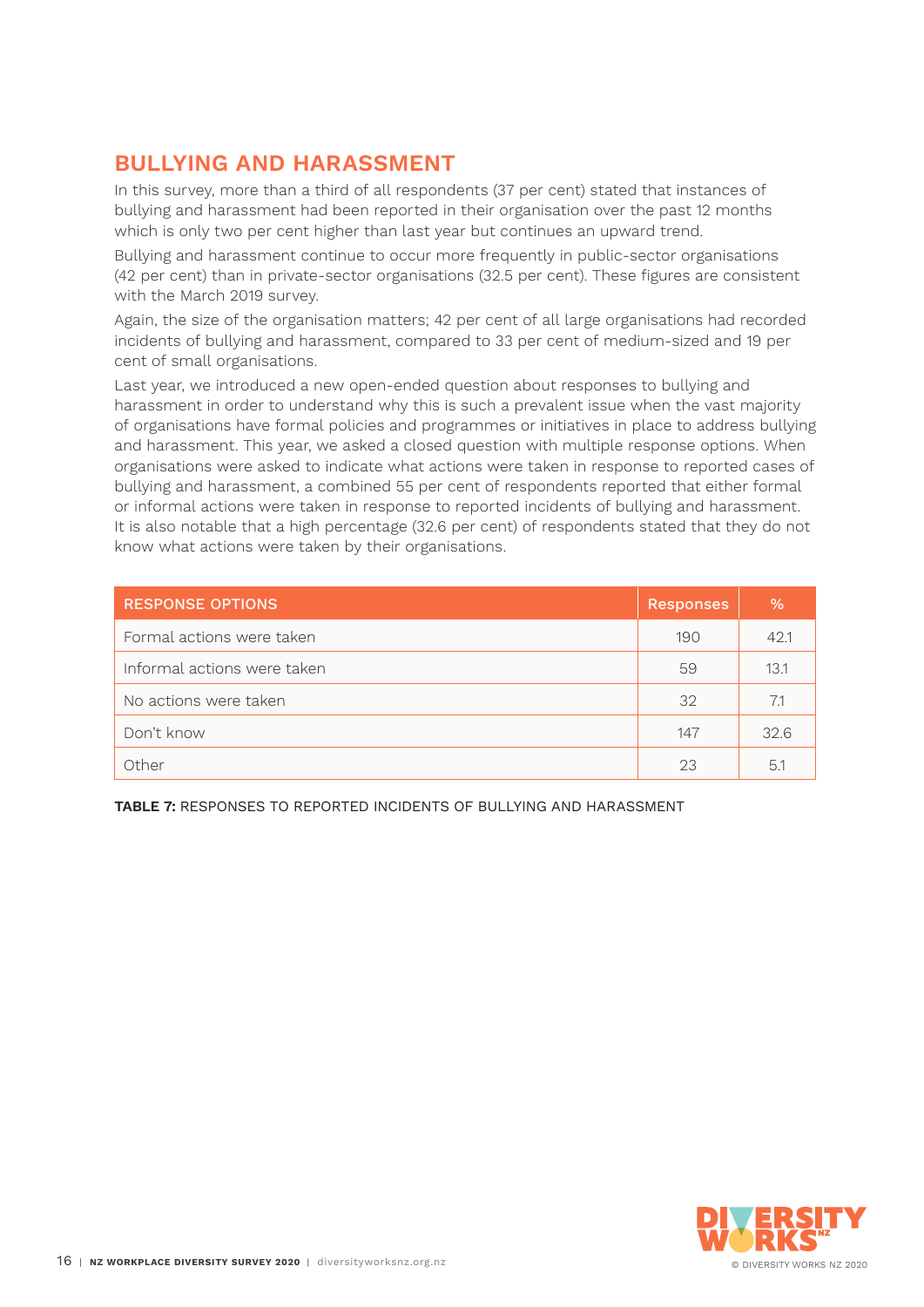# **Flexibility**

We asked respondents to indicate what forms of flexibility they provide to their employees (see Table 8). Unchanged from both April 2018 and March 2019 surveys, the most common form of flexibility in organisations was flexible work time (77.7 per cent). Organisations noted the possibility to work remotely (76.7 per cent) and part-time work/reduced hours (75.5 per cent) as the second and third most common forms of flexibility within their organisation respectively. Some forms of flexibility such as flexible/extended leave arrangements, flexible/ extended break arrangements, and job share have decreased somewhat when compared with last year's data. However, there are no discernible trends over longer periods of time.

| <b>FORMS OF FLEXIBILITY</b>          | <b>March 2020</b><br>% | <b>March 2019</b><br>% | <b>April 2018</b><br>% |
|--------------------------------------|------------------------|------------------------|------------------------|
| Flexible work time                   | 77.7                   | 79.1                   | 77.0                   |
| Possibility to work remotely         | 76.7                   | 76.6                   | 64.9                   |
| Part-time work/reduced hours         | 75.5                   | 75.8                   | 70.0                   |
| Family-friendly arrangements         | 59.0                   | 60.3                   | 57.8                   |
| Flexible/extended leave arrangements | 55.0                   | 59.0                   | 45.5                   |
| Time in lieu                         | 51.5                   | 54.6                   | 50.0                   |
| Phased return to work                | 35.7                   | 41.6                   | 28.3                   |
| Flexible/extended break arrangements | 32.7                   | 39.9                   | 29.3                   |
| Flexible workload                    | 15.6                   | 17.4                   | 18.4                   |
| Flexible roster                      | 14.7                   | 12.2                   | 16.4                   |
| Job share                            | 14.7                   | 19.0                   | 17.4                   |
| Flexible roles                       | 14.0                   | 16.8                   | 20.2                   |
| Other                                | 2.8                    | 3.3                    | 2.3                    |
| Don't know                           | 2.6                    | 1.4                    | 0.7                    |
| Not applicable                       | 1.7                    | 0.3                    | 4.5                    |

**Table 8:** Forms of flexibility in organisations, 2018-2020

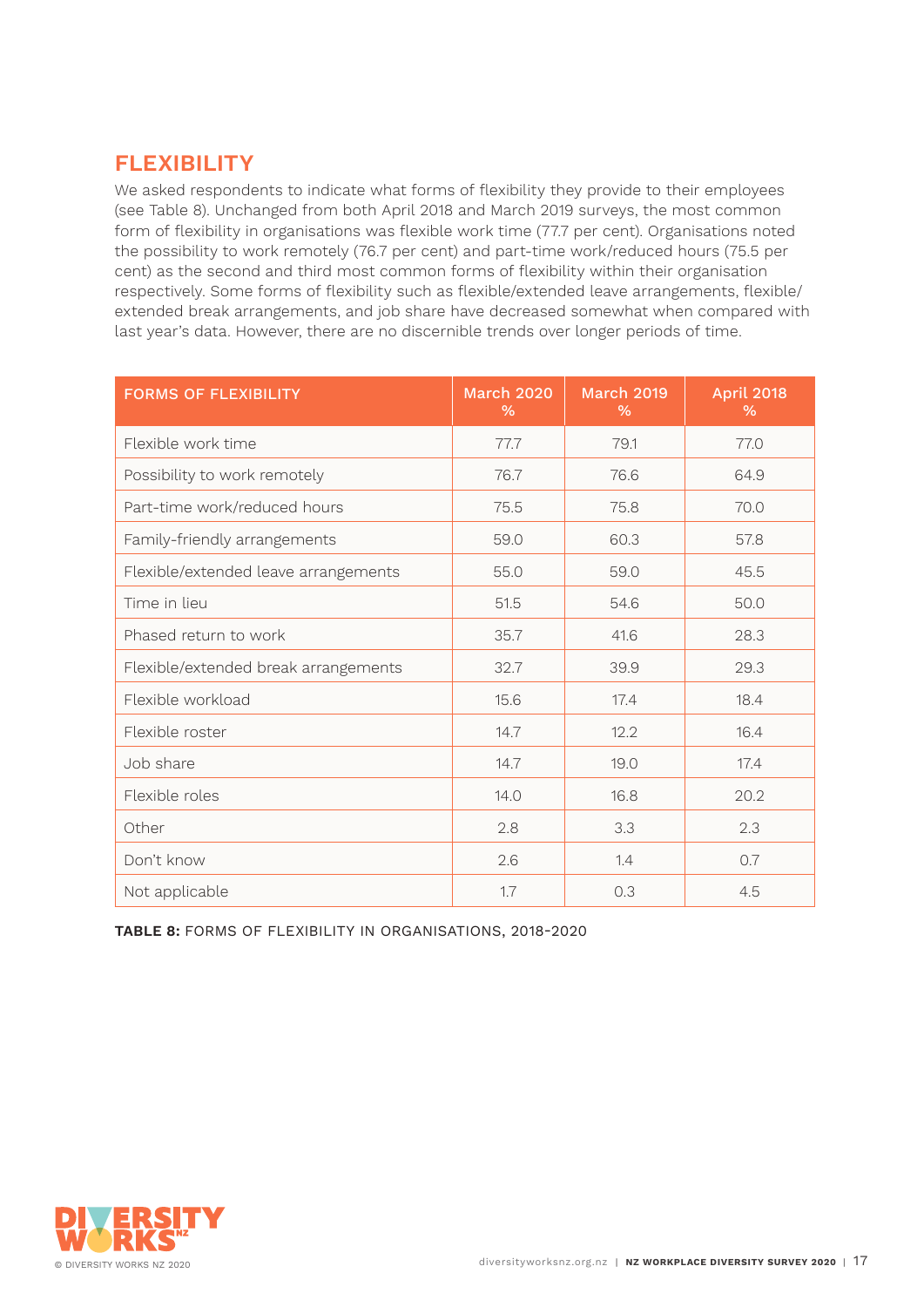#### **Temporary, fixed term, and casual contracts**

Respondents were asked to note the approximate percentage of staff on temporary, fixed term, and casual contracts across organisations. The findings are detailed in Figure 5. Only eight per cent of all respondents reported that there is no staff on non-permanent contracts which is two per cent lower than last year. More than half of all organisations (52.6 per cent) stated that less than 25 per cent of their staff hold non-permanent positions (dropped from 56.5 per cent in March 2019). In less than three per cent of organisations, more than half the workforce is employed on either temporary, fixed term or casual contracts.



**Figure 5:** staff on temporary, fixed term and casual contracts

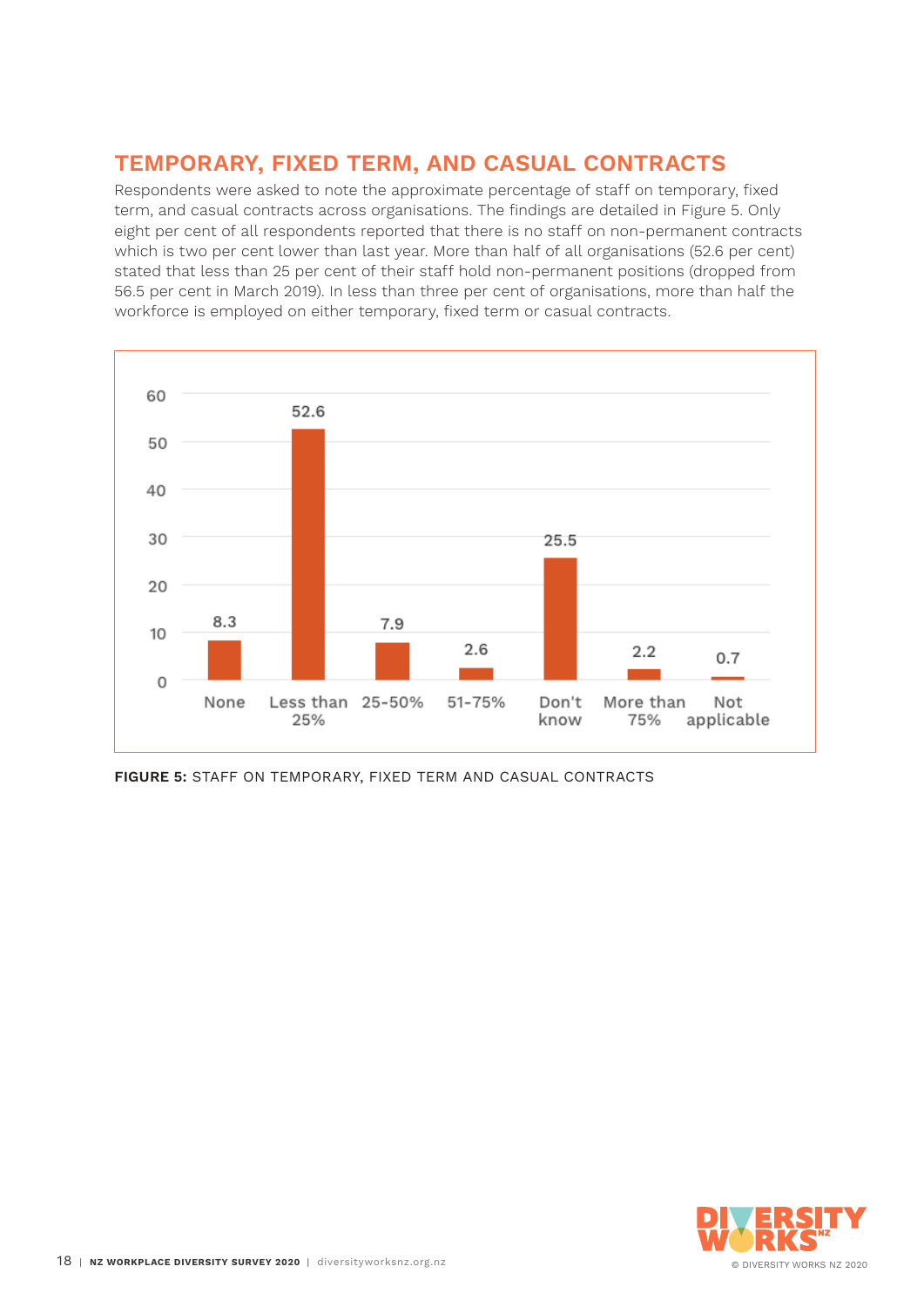# **AGING**

As was the case last year, aging is reported as the seventh most important diversity issue. This continues the decrease in importance we first saw last year. Aging also remains the diversity issue for which organisations are least likely to have formal policies and/or programmes or initiatives in place. Less than one fifth (18.5 per cent) of respondents stated that their organisation had formal policies and/or programmes or initiatives in place, while 41 per cent stated that their organisation had neither of these in place.

This year, we also note a continued decrease in the percentage of respondents who indicate that their organisation encourages the recruitment of workers over the age of 55, from 60 per cent in April 2018 to 47.3 per cent in March 2019 to just under a third of all respondents (31.8 per cent) in this survey. However, this drastic decrease may be at least partially explained by the addition of 'don't know' and 'not applicable' as further response options. Indeed, 41.6 per cent of respondents who answered this question stated that they did not know whether their organisation encouraged the recruitment of workers over the age of 55.

The effects of adding the 'don't know' and 'not applicable' options are therefore also reflected in the figures for different sectors. In this iteration, public-sector organisations (34 per cent) were marginally more likely to encourage the recruitment of workers over the age of 55 than organisations in the private sector (30 per cent). However, when compared with last year's survey data, the percentage of both public (50.4 per cent in March 2019) and private (45.4 per cent in March 2019) organisations encouraging the recruitment of workers over the age of 55 have decreased drastically while more than a third of each ticked the 'don't know' option.

The percentage of small, medium-sized and large organisations that encourage the recruitment of employees over the age of 55 were respectively 52.5 per cent, 33.3 per cent and 27 per cent which constitutes a significant drop from 67 per cent, 46 per cent and 43 per cent in March 2019. However, again large shares of respondents used the don't know option. For instance, 50 per cent of large organisations stated they did not know whether their organisations encouraged the recruitment of older workers.

When asked how their organisation engaged with workers over the age of 55, 34.3 per cent of respondents stated that their organisation had no specific strategy for engaging with workers in that demographic (see Table 9). By far the most common form of engaging with older workers was to value their experience (32.4 per cent) which decreased from 39.7 per cent in March 2019, continuing a downward trend. A larger share of respondents (30.3 per cent) than before, stated they did not know how their organisation engaged with workers over the age of 55.

| <b>FORMS OF ENGAGEMENT WITH WORKERS</b><br><b>OVER THE AGE OF 55</b> | <b>March 2020</b><br>(% ) | <b>March 2019</b><br>(% ) | <b>April 2018</b><br>(% ) |
|----------------------------------------------------------------------|---------------------------|---------------------------|---------------------------|
| No specific strategy/treat everyone equally                          | 34.3                      | 37.2                      | 40.6                      |
| Value experience                                                     | 32.4                      | 39.7                      | 42.3                      |
| Don't know                                                           | 30.3                      | 15.8                      | 12.5                      |
| Flexible or reduced hours                                            | 23.5                      | 32.6                      | 27.9                      |
| Older employees in mentoring roles                                   | 14.4                      | 20.4                      | 19.5                      |
| We offer retirement seminars                                         | 6.7                       | 6.5                       | 3.3                       |
| Other                                                                | 5.0                       | 5.2                       | 4.3                       |
| Not applicable                                                       | 4.7                       | 5.7                       | 15.5                      |
| Networking opportunities                                             | 3.5                       | 4.1                       | 4.9                       |
| We offer fitness programmes for older workers                        | 1.8                       | 3.0                       | 3.3                       |

**Table 9:** Forms of engagement with workers over the age of 55, 2018-2020

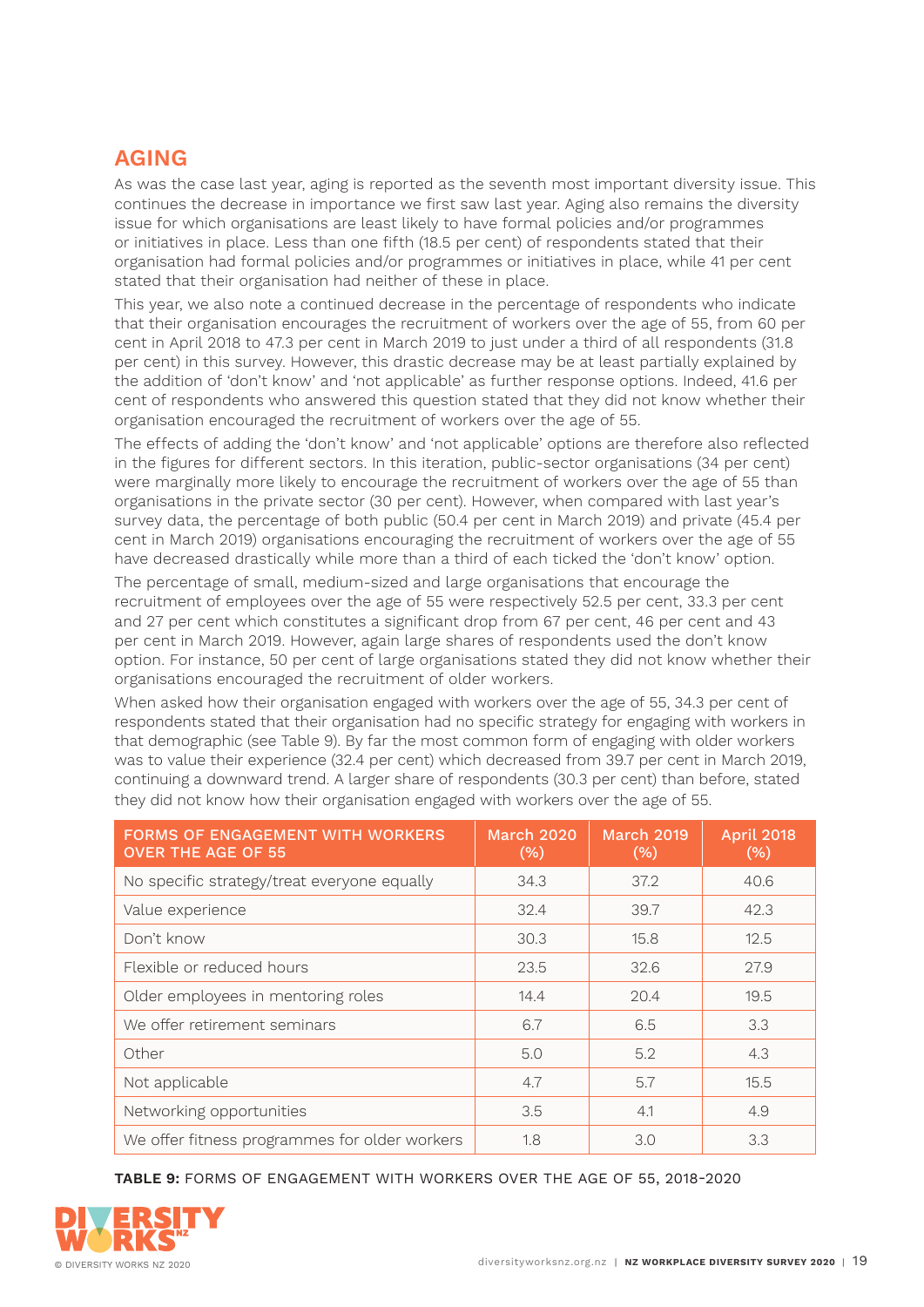### **Gender representation**

The survey findings show that in 88 per cent of all organisations, women are represented at the 'governance' level and in 91.7 per cent at the 'leadership/decision making' level. These figures are similar to last year.

There is no significant difference in the patterns of female representation between public and private sector. Female representation at the governance level in public and private organisation were 93.5 per cent and 94.3 per cent respectively. The figures for leadership/decision making role were 88.2 per cent and 87.6 per cent respectively.

Overall, gender distribution at governance and leadership/decision-making levels follows patterns observed in previous years. In nearly one third of all organisations, women continue to occupy less than 25 per cent of these roles.

| <b>March 2020</b>                    |                          |                                          |  |  |
|--------------------------------------|--------------------------|------------------------------------------|--|--|
| <b>GENDER</b><br><b>DISTRIBUTION</b> | Governance level<br>(% ) | Leadership/decision-making level<br>(% ) |  |  |
| Less than 25%                        | 32.7                     | 31.5                                     |  |  |
| 25-50%                               | 36.1                     | 36.4                                     |  |  |
| 51-75%                               | 13.1                     | 15.4                                     |  |  |
| More than 75%                        | 6.0                      | 10.7                                     |  |  |
| Don't know                           | 12.1                     | 6.0                                      |  |  |

#### **Table 10:** Female representation at the governance and leadership/decision-MAKING I FVFI S

As before, differences in female representation are slightly more pronounced when we consider the size of the organisations. For example, as shown in Table 11 overleaf, mediumsized and large organisations are more likely to have less than 25 per cent of women in both governance and leadership/decision-making positions (more than 30 per cent) than small organisations (less than 15 per cent).

Conversely, the percentage of small organisations with 75 per cent or more female representation at the governance and leadership/decision-making levels is notably higher than that of the large and medium-sized organisations.

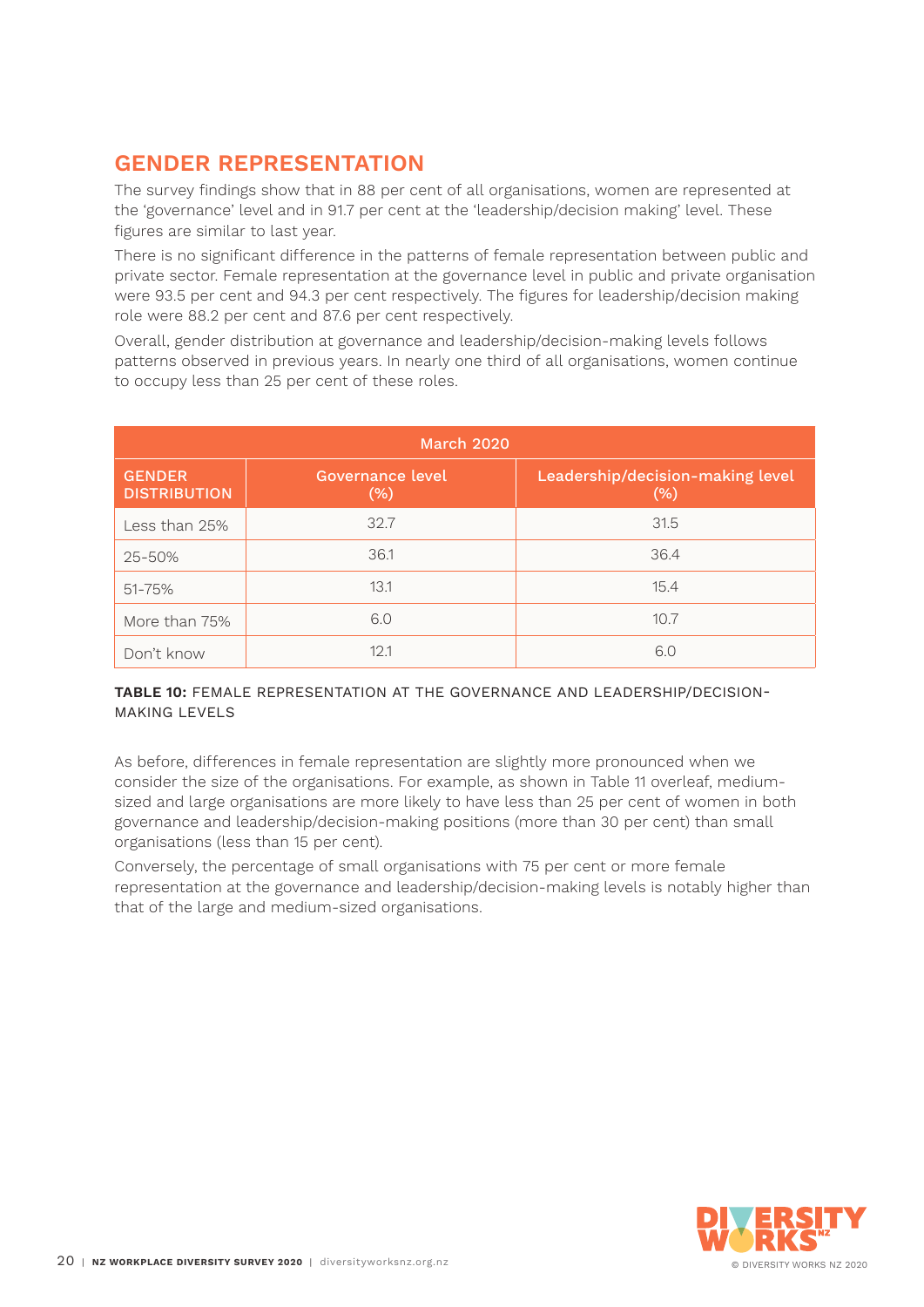| <b>GENDER</b><br><b>DISTRIBUTION</b> | Governance level<br>$(\% )$ |        | Leadership/decision-making level<br>(% ) |       |        |       |
|--------------------------------------|-----------------------------|--------|------------------------------------------|-------|--------|-------|
|                                      | Small                       | Medium | Large                                    | Small | Medium | Large |
| Less than 25%                        | 13.0                        | 37.0   | 34.5                                     | 14.1  | 31.8   | 34.6  |
| $25 - 50%$                           | 46.2                        | 36.6   | 34.1                                     | 38.3  | 33.6   | 37.1  |
| 51-75%                               | 15.0                        | 11.7   | 13.3                                     | 14.1  | 19.1   | 14.1  |
| More than 75%                        | 20.4                        | 7.8    | 2.8                                      | 29.2  | 14.5   | 5.8   |
| Don't know                           | 5.4                         | 6.8    | 15.2                                     | 4.0   | 0.9    | 8.2   |

#### **Table 11:** Female representation at governance and decision-making levels by size of the organisation

For the second time, participants were also asked if their organisation actively promoted gender pay equity. In response, 440 participants (47.4 per cent) indicated that gender pay equity is actively supported by their organisation, which is approximately 10 per cent lower than last year, when 58.4 per cent reported the active promotion of gender pay equity.

However, there is no significant change in the percentage of the organisations that do not actively promote gender pay equity. Notably, almost a quarter of all respondents (24.7 per cent) reported that they did not know whether gender pay equity was actively promoted within their organisation (up from 16 per cent last year). Consequently, while fewer respondents said that their organisation promotes gender pay equity, it might be that this cohort was simply less aware of such initiatives.

|                |                  | <b>March 2020</b> | <b>March 2019</b> |      |  |
|----------------|------------------|-------------------|-------------------|------|--|
|                | <b>Responses</b> | %                 | <b>Responses</b>  | %    |  |
| <b>Yes</b>     | 440              | 47.4              | 215               | 58.4 |  |
| <b>No</b>      | 211              | 22.7              | 80                | 21.7 |  |
| Don't know     | 229              | 24.7              | 59                | 16.0 |  |
| Not applicable | 49               | 5.3               | 14                | 3.8  |  |
| Total          | 929              | 100               | 368               | 100  |  |

**Table 12:** Rates of promoting gender pay equity, 2019-2020

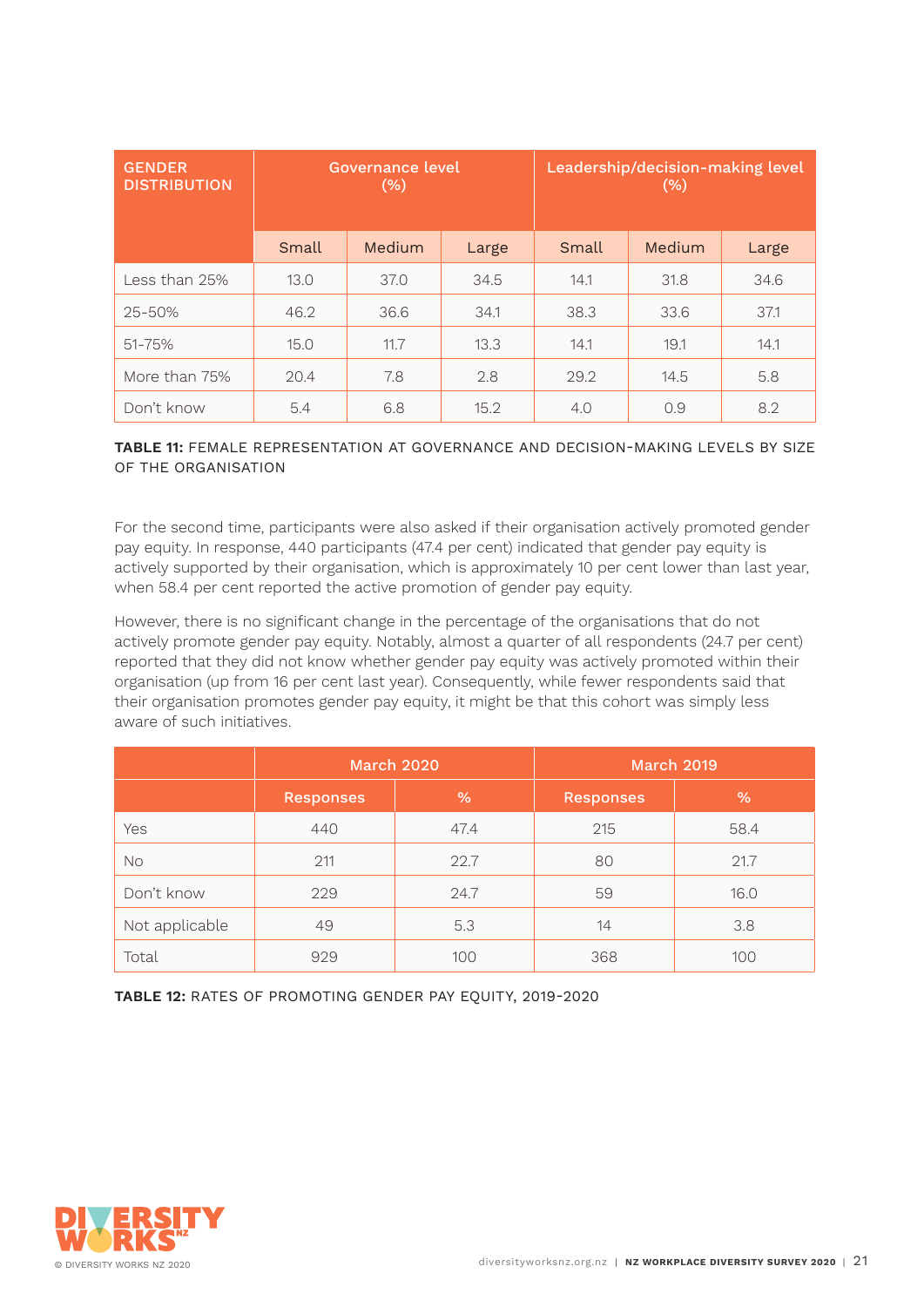# **ETHNICITY**

When asked in what ways ethnicity constituted a diversity issue for their organisation, the largest shares of respondents (over 40 per cent) highlighted the underrepresentation of Māori and Pasifika. All other responses to this question are much in line with previous surveys without any discernible trends though a slightly higher share of respondents stated that ethnicity is a focus in recruitment and/or retention of staff (18.1 per cent compared to 13.9 per cent).

| <b>RESPONSE OPTIONS</b>                                                                       | <b>March 2020</b><br>(% ) | <b>March 2019</b><br>(% ) | <b>April 2018</b><br>(% ) |
|-----------------------------------------------------------------------------------------------|---------------------------|---------------------------|---------------------------|
| Māori are underrepresented in our organisation                                                | 44.9                      | 44                        | 25.9                      |
| Pasifika are underrepresented in our<br>organisation                                          | 41.5                      | 43.8                      | 22.9                      |
| Skills and qualifications are most important in<br>recruitment and/or retention of staff      | 37.1                      | 38.6                      | 33.9                      |
| Finding diverse candidates with the right skills<br>for the job is difficult                  | 29.0                      | 30.4                      | 21.1                      |
| Our workforce needs to represent our clientele/<br>community better                           | 25.2                      | 28.3                      | 16.0                      |
| Our workforce lacks ethnic diversity                                                          | 23.9                      | 23.1                      | 17.3                      |
| Ethnicity is a focus in recruitment and/or<br>retention of staff                              | 18.1                      | 13.9                      | 14.7                      |
| Ethnicity is not an area of concern for our<br>organisation and does not need to be addressed | 12.5                      | 11.4                      | 31.7                      |
| Ethnicity is not an area of concern for our<br>organisation because it is addressed           | 12.0                      | 10.3                      | 13.9                      |
| There is a lack of acceptance and understanding<br>of cultural diversity amongst staff        | 11.5                      | 7.1                       | 6.9                       |
| Culturally appropriate service delivery                                                       | 11.3                      | 10.1                      | 10.4                      |
| Don't know                                                                                    | 9.0                       | 4.1                       | 7.2                       |
| There are language barriers within the workforce<br>or between workforce and clients          | 5.1                       | 7.9                       | 5.9                       |
| Other                                                                                         | 4.8                       | 6.5                       | 6.4                       |

**Table 13:** Ethnicity as a diversity issue for organisation, 2018-2020

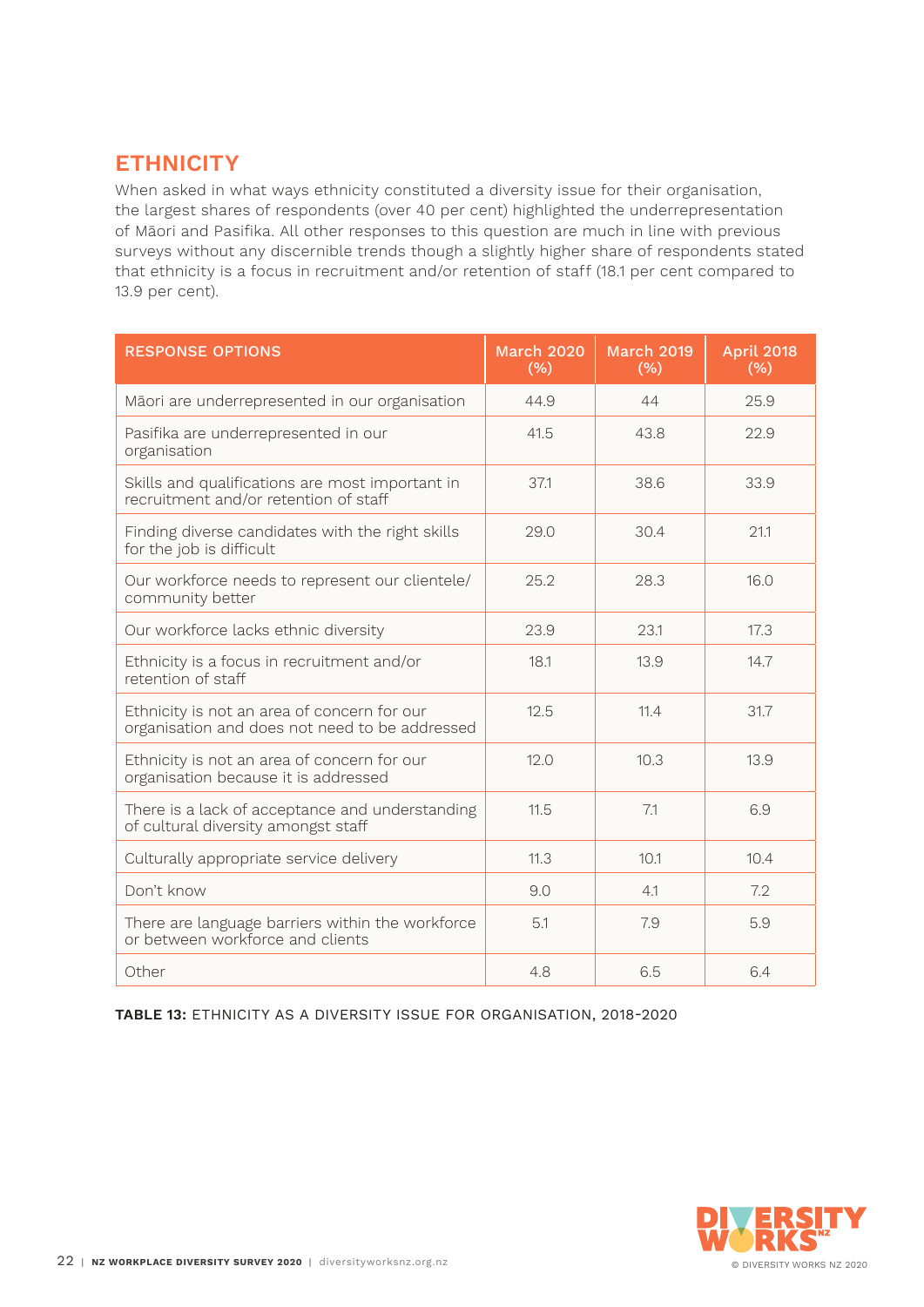When asked how their organisation addresses ethnicity as a diversity issue, the largest share of respondents (41.3 per cent) indicated that their organisation fostered an 'institutional culture of inclusion, equity and respect'. This was followed by 'increasing ethnic diversity through hiring practices' (26.7 per cent) and 'cultural competence training' (24.8 per cent). Perhaps most significant is a decrease in the share of participants who state that their organisation hires based on skills and qualifications alone. In 2018 and 2019, this was one of the most common responses at nearly 30 per cent. This year, only 23.7 per cent of respondents chose this response option. Further, there is a notable increase in the percentage of respondents noting that there is cultural competence training offered by their organisation (24.8 per cent) which was only 15 per cent in the last survey. It is also important to note that a higher percentage of respondents (17 per cent) stated that they do not know how ethnicity is addressed as a diversity issue within their organisation compared to only 8.7 per cent in last year.

| <b>RESPONSE OPTIONS</b>                                                | <b>March 2020</b><br>$(\% )$ | <b>March 2019</b><br>$(\% )$ | <b>April 2018</b><br>(% ) |
|------------------------------------------------------------------------|------------------------------|------------------------------|---------------------------|
| Fostering an institutional culture of inclusion,<br>equity and respect | 41.3                         | 43.8                         | 28.8                      |
| Increasing ethnic diversity through hiring practices                   | 26.7                         | 23.4                         | 20.2                      |
| Cultural competence training                                           | 24.8                         | 14.9                         | 17.8                      |
| Hiring based on skills and qualifications alone                        | 23.7                         | 29.9                         | 29.1                      |
| Bias training                                                          | 22                           | 18.2                         | 10.5                      |
| Ethnicity is not specifically addressed                                | 20.7                         | 18.2                         | 31.3                      |
| Networking opportunities for employees                                 | 19.7                         | 19.0                         | 15.1                      |
| Don't know                                                             | 17                           | 8.7                          | 9.2                       |
| Other                                                                  | 3.7                          | 6.8                          | 5.9                       |

**Table 14:** Methods of addressing ethnicity as a diversity issue, 2018-2020

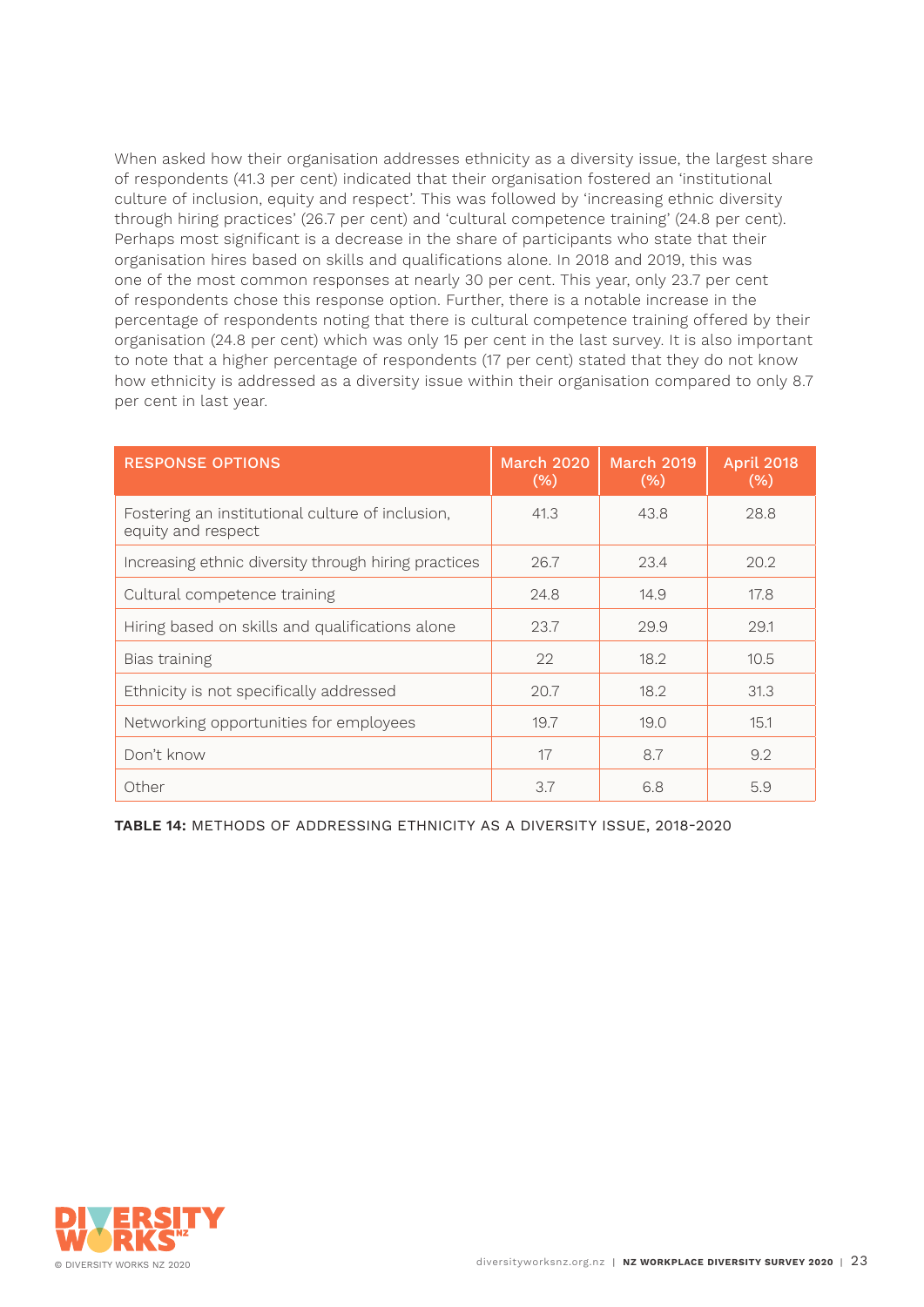# **Literacy, Language and Numeracy (LLN)**

When asked how their organisation meets the literacy, language and numeracy needs for employees that do not speak English as their native language, nearly 60 per cent of the respondents stated that this is not an area of concern for their organisation. This remains a significant share but continues a downward trend since 2018 (see Table 15).

Smaller shares of respondents indicated that they engaged with LNN issues through informal coaching and mentoring for employees with LLN issues (13.8 per cent) or offering training programmes (8.6 per cent).

These findings indicate that there has been little change in the way organisations respond to the literacy, language and numeracy needs of a diverse workforce.

| <b>RESPONSE OPTIONS</b>                                                                                              | <b>March 2020</b><br>(% ) | <b>March 2019</b><br>$(\%)$ | <b>April 2018</b><br>$(\%)$ |
|----------------------------------------------------------------------------------------------------------------------|---------------------------|-----------------------------|-----------------------------|
| This is not an area of concern for our business                                                                      | 59.3                      | 64.4                        | 68.5                        |
| This is an area of concern for our business, but<br>we do not at this stage address LLN issues                       | 15.9                      | 14.4                        | 10.0                        |
| Informal coaching and mentoring for employees<br>with LLN issues                                                     | 13.8                      | 13.3                        | 11.7                        |
| Offering other training and programmes that<br>support LLN skills development, e.g. financial<br>literacy programmes | 8.6                       | 7.6                         | 6.1                         |
| Taking LLN needs into account when other<br>training is offered                                                      | 7.6                       | 8.4                         | 7.1                         |
| Referring employees who identify with LLN issues<br>to external providers                                            | 7.5                       | 8.7                         | 8.5                         |
| Formal workplace LLN training initiatives                                                                            | 7.0                       | 7.1                         | 6.6                         |
| Building business awareness of the impact of<br><b>LLN</b> issues                                                    | 4.8                       | 4.3                         | 5.8                         |

**Table 15:** Forms of addressing the literacy, language and numeracy (LLN) needs of a diverse workforce, 2018-2020

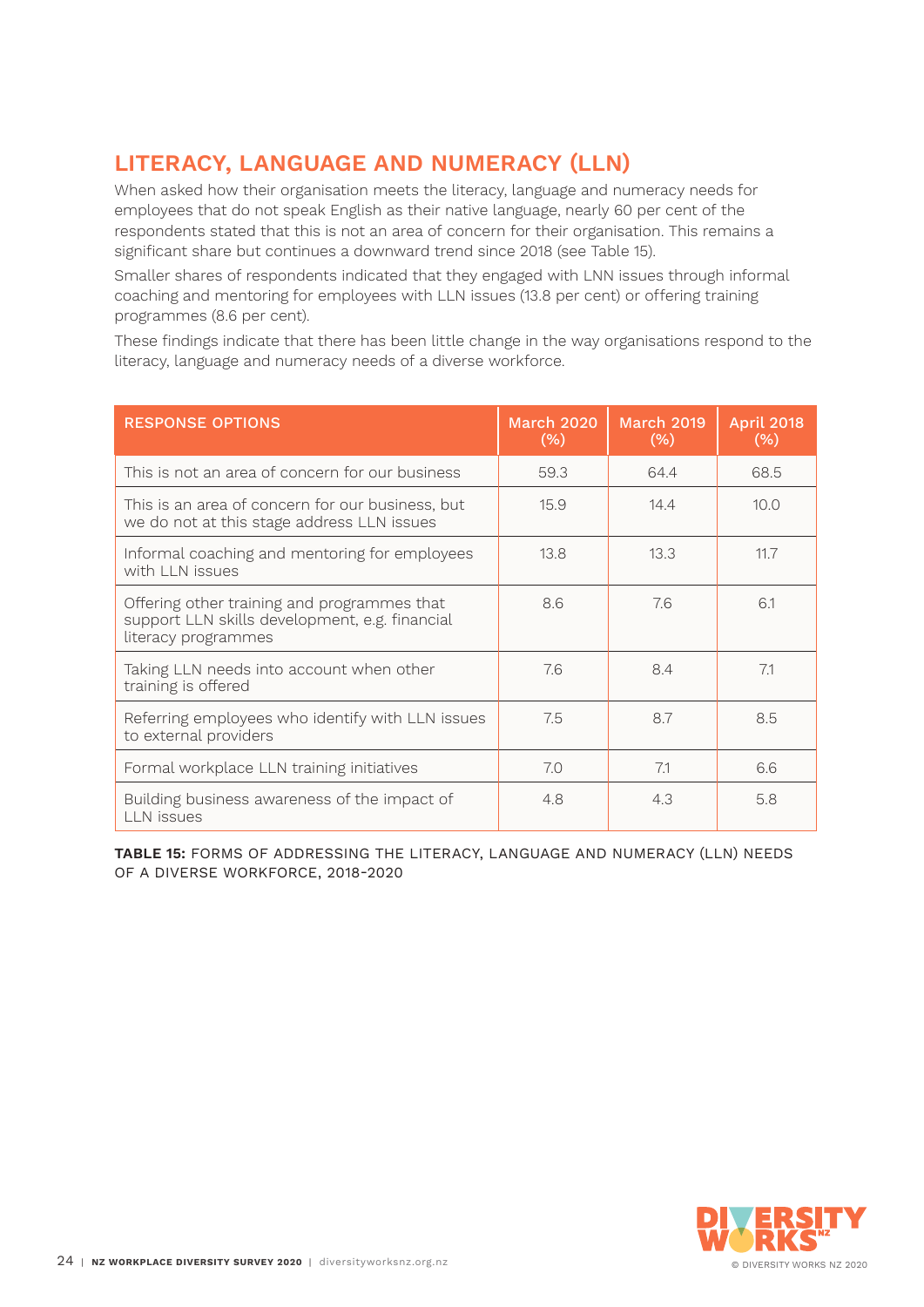#### **BIAS**

When asked about bias in their organisation, nearly 50 per cent of all respondents indicated that there is unconscious bias in their organisations which is an increase from last year's figure of 41.4 per cent. At the same time, however, the percentage of respondents suggesting that bias affects decisions regarding recruitment, promotion, and pay in their organisation has significantly dropped from 53.6 per cent to 37.5 per cent.

| <b>BIAS AS A DIVERSITY ISSUE</b>                                                         | <b>March 2020</b><br>(% ) | <b>March 2019</b><br>$(\%)$ | <b>April 2018</b><br>$(\% )$ |
|------------------------------------------------------------------------------------------|---------------------------|-----------------------------|------------------------------|
| There is unconscious bias in our organisation                                            | 48.9                      | 41.4                        | 22.3                         |
| Bias affects decisions (e.g. recruitment,<br>promotion, pay) in our organisation         | 37.5                      | 53.6                        | 19.3                         |
| There is a lack of awareness of bias in our<br>organisation                              | 371                       | 36.7                        | 23.6                         |
| There is a lack of diversity in the leadership of<br>our organisation                    | 32.8                      | 35.1                        | 16.9                         |
| There is a lack of diversity in the workforce of our<br>organisation                     | 24.9                      | 24.7                        | 13.1                         |
| Don't know                                                                               | 13.5                      | 7.6                         | 14.8                         |
| Bias is not area of concern for our organisation<br>because it is addressed              | 12.1                      | 10.6                        | 18.0                         |
| Bias is not an area of concern for our<br>organisation and does not need to be addressed | 6.9                       | 10.9                        | 27.1                         |
| Other                                                                                    | 4.8                       | 4.6                         | 4.6                          |

**Table 16:** Bias as a diversity issue for organisations, 2018-2020

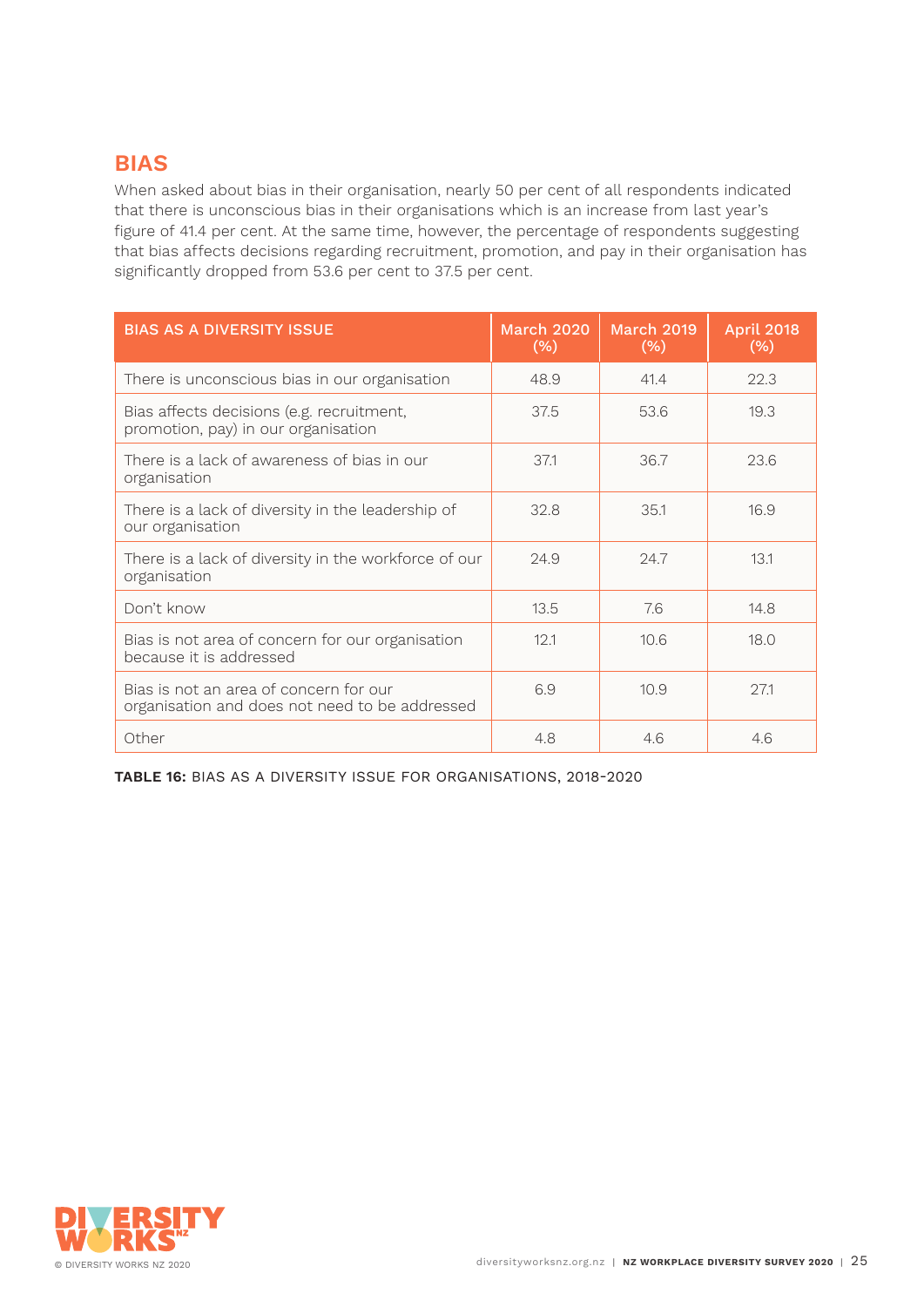The findings on how these organisations address bias was largely consistent with last year's survey. A higher share than previously indicated that their organisation offers unconscious bias training (27.5 per cent compared to 22.6 per cent) and a slightly smaller percentage stated that bias was addressed informally (19.8 per cent compared to 26.4 per cent).

| <b>FORMS OF ADDRESSING BIAS</b>                   | <b>March 2020</b><br>(% ) | <b>March 2019</b><br>(% ) | <b>April 2018</b><br>(% ) |
|---------------------------------------------------|---------------------------|---------------------------|---------------------------|
| Bias is addressed in recruitment practices        | 29.6                      | 31.3                      | 24.4                      |
| Our organisation offers unconscious bias training | 27.5                      | 22.6                      | 14.5                      |
| Bias is not specifically addressed                | 24.6                      | 22                        | 24.9                      |
| Bias is addressed in formal policy                | 22.4                      | 20.7                      | 16.1                      |
| Don't know                                        | 20.7                      | 8.7                       | 12.1                      |
| Bias is addressed informally on a needs basis     | 19.8                      | 26.4                      | 25.7                      |
| Bias is monitored through regular reporting       | 8.2                       | 8.2                       | 7.5                       |
| Other                                             | 3.5                       | 5.2                       | 4.0                       |
| Not applicable                                    | 3.5                       | 3.8                       | 16.4                      |

**Table 17:** Forms of addressing bias, 2018-2020

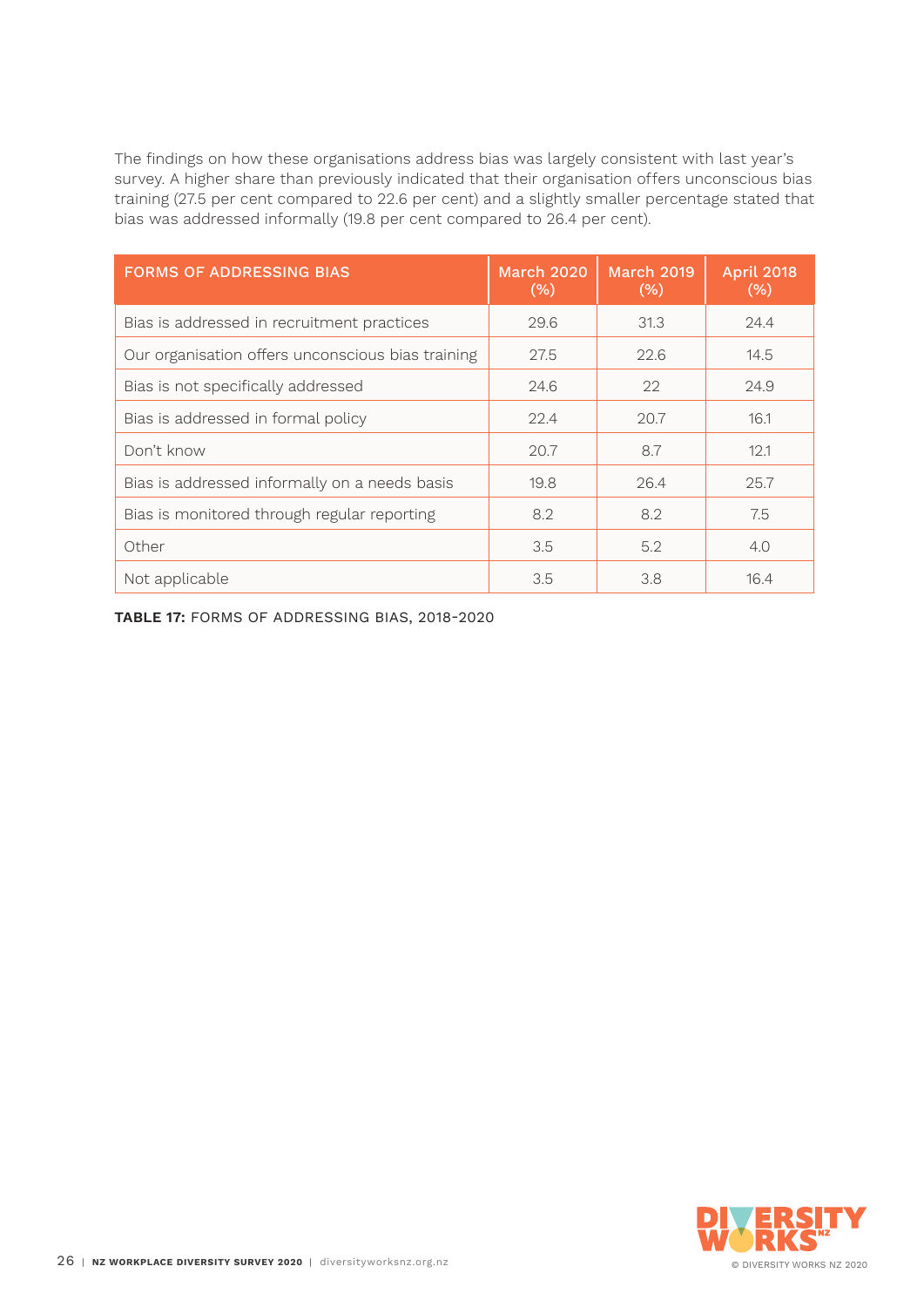#### **ConCLuding CoMMents**

To conclude this year's snapshot, we briefly highlight the key results and consider the implications and questions that arise from them.

These latest results indicate that gender is regarded as one of the most important diversity issues for those businesses which completed this survey. Alongside wellbeing/wellness and bias, and for the second year in a row, gender is among the top three issues of interest. Notably, this has not always been the case. In the 2017 and 2018 surveys, gender ranked mid-table at rank five and as low as rank seven in October 2017. As this survey attests, gender is seen as an increasingly important issue for firms.

The same does not apply to age or ethnicity, however. Age is considered the seventh most important issue, and has dropped in importance from 47 per cent of respondents in April 2017 to 34 per cent this year. It is hard to know why this is the case, especially as the number of over 65s still in paid employment continues to grow and as the number of over 65s generally will double within the next decade (from 600,000 in 2013 to 1.2 million in the late 2020s). This seems counterintuitive and needs to be queried. Why isn't it gaining in importance for businesses and organisations as it gains in demographic importance? Is there a lag between what happens societally and what happens within businesses and organisations?

A similar puzzle is provided by the lack of importance accorded to ethnic diversity. There has been an increase in those responding who see ethnicity as an issue; from 41 per cent in April 2017 to 47 per cent in 2020. But it does not appear as one of the top three in a period when ethnic diversity is changing New Zealand society in significant ways. Of those firms that do acknowledge that ethnicity is an important issue, they are most likely to say that the underrepresentation of Māori and Pasifika is the major concern. This is understandable and important. But why is there not also greater acknowledgement that the fastest growing set of communities – as consumers, as workers – are Asians? Or that ethnic diversity, like age, is transforming New Zealand society at a point where labour and skill shortages have grown?

When we consider how the effectiveness of policies designed to address diversity are implemented and evaluated, we draw the same conclusion as we have in previous years. Those most likely to have policies and to implement those policies are larger organisations and firms. There are undoubtedly reasons for this – the need to achieve financial sustainability, the lack of human resource facilities or a department/section – but it does suggest that important dimensions of diversity are not being considered – and responded to by smaller organisations. This is compounded by the lack of any measures to evaluate success and effectiveness. Only 26 per cent of respondents sought to establish whether what they were doing was having the desired outcome.

This report is being released as New Zealand is in lockdown as part of the country's response to the threat posed by Covid-19. This will disrupt and change work in ways that are still not fully understood – and which might not be fully realised for some time. One assumption is that the changing nature of work will be accelerated by what has been required during the lockdown. Working remotely using new technologies is one example. What will happen to the recognition and responses to diversity that are reported here? Will issues of diversity become less or more important? The responses to the 2021 survey will measure just how disruptive Covid-19 will be on New Zealand organisations and firms. As always, it will be important to gather data on what is happening in the diversity space and to report on the trends over time.